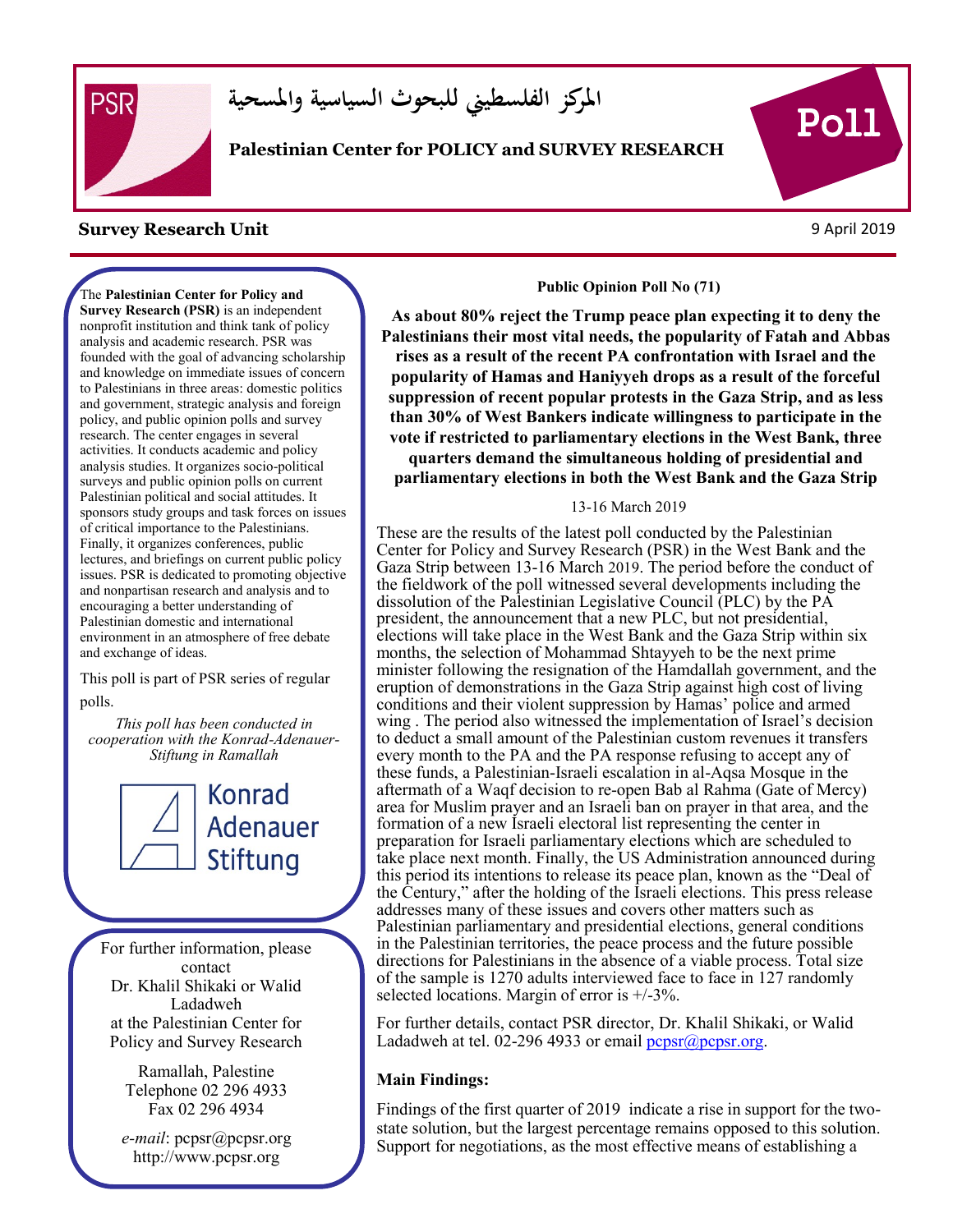Palestinian state rises while the belief that armed struggle is the most effective means drops. But distrust in the seriousness of the Trump Administration increases. Similarly, findings show a significant rise in the belief that the Trump plan will not include a Palestinian state, nor will it include a reference to East Jerusalem as a capital for the state, or an emphasis on the 1967 borders, or a call to a just solution to the refugee problem, or a call to end the Israeli occupation and the withdrawal of the Israeli army. Given all these doubts about the plan, about 80% demand that the PA leadership reject the American plan when made public.

Findings also show that about three quarters of the public demand the simultaneous holding of presidential and parliamentary elections in both the West Bank and the Gaza Strip. A similar percentage indicates its rejection of holding parliamentary elections if no presidential elections were held at the same time and if restricted to the West Bank. 60% would oppose elections, even if held in both the West Bank and the Gaza Strip, if restricted to a parliamentary vote. If the PA manages to hold parliamentary elections only and only in the West Bank, less than 30% of West Bankers say they will participate in that vote.

Findings also show that if presidential elections are held today, Abbas would win against Hamas' Haniyyeh. Three months ago, Haniyyeh was able to win against Abbas. Abbas' recent confrontation with the Israeli government over payment to the families of prisoners and martyrs and the deduction from the Palestinian custom revenues might have contributed to the rise in his popularity. By contrast, Hamas' violent suppression of the recent popular demonstrations in the Gaza Strip might have contributed to the decline in support for Haniyyeh. If parliamentary elections are held today, Fatah would win the largest share of the vote indicating a significant rise in its popularity compared to our findings three months ago. Support for Hamas on the other hand drops slightly compared to our findings three months ago. Vote for the two factions has probably been affected by the same factors that affected support for Abbas and Haniyyeh.

Findings indicate that the public is evenly divided over the selection of Shtayyeh as the next prime minister, one satisfied and the other dissatisfied with the selection. But the largest percentage believe a government led by Shtayyeh will not succeed in unifying the West Bank and the Gaza Strip, or in organizing elections, or in improving Palestinian economic conditions. Given the Israeli decision to deduct part of the custom revenues Israel transfers to the PA on monthly basis and the PA response by refusing to accept any of those funds, a large majority expresses pessimism about the ability of the PA to pay salaries to its public sector and a majority says that this development could lead to PA collapse.

### **(1) Presidential and parliamentary elections:**

- **72% want simultaneous legislative and presidential elections and 74% are opposed to holding legislative elections in the West Bank only**
- **54% say they will not participate in legislative election even if it is held in both the West Bank and the Gaza Strip and 62% of the West Bankers say they will not participate in legislative elections if restricted to the West Bank**
- **64% are worried that domestic conditions could deteriorate toward conflict if the office of the presidency becomes vacant**
- **60% want the president to resign and 35% want him to remain in office; but if new elections take place, in which Abbas and Ismail Haniyyeh participate, the former wins 51% of the vote and the latter wins 41%**
- **If new parliamentary elections were to take place today, Fatah would win 39% of the vote and Hamas 32%**
- **54% view, and 42% do not view, the PLO as the sole legitimate representative of the Palestinian people**

Only 43% of the public expect elections, parliamentary or parliamentary and presidential, to take place in the Palestinian territories in the near future; 46% believe no elections will take place. An overwhelming majority (72%) wants elections to be for both, a parliament and a president, while only 10% want parliamentary elections only. 13% do not want any elections. The belief that presidential and parliamentary elections will take place soon is stronger among those whose age is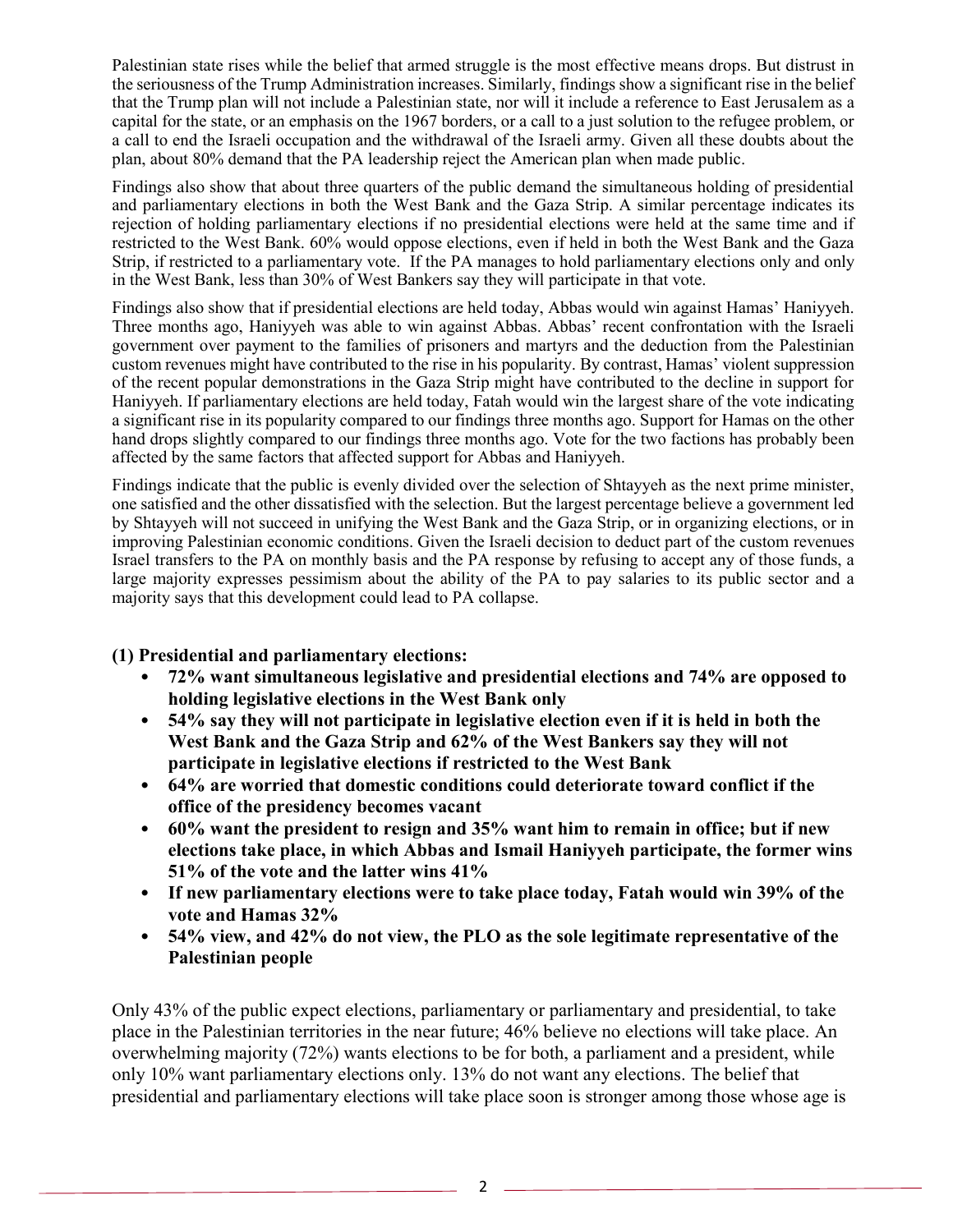50 years or higher (44%) compared to those whose age is between 18 and 22 years (39%), among women (45%) compared to men (41%), among residents of villages/towns (46%) compared to residents of refugee camps (41%), among those who ended elementary school only (56%) compared to those who finished their BA (37%), among those who work in the public sector (46%) compared to those who work in the private sector (41%), among the married (45%) compared to the unmarried (39%), among the religious (47%) compared to the somewhat religious and the nonreligious (42% and 29% respectively), among supporters of the peace process (49%) compared to those who are opposed to the peace process (35%), and among supporters of Fatah (55%) compared to supporters of Hamas and third parties (44% and 36% respectively).

An overwhelming majority (72%) expects Israel to refuse to allow election to take place in East Jerusalem and 15% expect Israel to allow it. Similarly, 53% believe that Hamas will not allow election to take place in the Gaza Strip if such vote was restricted to parliamentary elections and 33% believe it will allow such election. If elections were for a parliament and a president, 66% want Hamas to participate and to allow them in the Gaza Strip while 26% say they do not want Hamas to participate or allow elections in the Gaza Strip. But if elections were for a parliament only, 59% say they want Hamas to participate and to allow them in the Gaza Strip while 32% would oppose that.

About three quarters (74%) oppose and 19% support the holding of parliamentary elections only and only in the West Bank. Similarly, 61% oppose and 31% support the holding of parliamentary elections only even if they are to take place in both the West Bank and the Gaza Strip. 54% say they will not participate in West Bank-Gaza Strip elections if they were restricted to a parliamentary vote and 41% say they will participate in such elections. Willingness to participate in the elections, if restricted to the PLC but were held in both the West Bank and the Gaza Strip, is higher among those whose age is 50 years of higher (44%) compared to those whose age is between 18 and 22 years (37%), among men (47%) compared to women (35%), among residents of villages/towns (46%) compared to cities (40%), among holders of BA degree (41%) compared to those who finished elementary school (33%), among the religious (45%) compared to the somewhat religious and the non-religious (39% and 35% respectively), and among supporters of Fatah and supporters of Hamas (61% and 51% respectively) compared to supporters of third parties (41%).

Similarly, 62% say they will not participate in elections if they were parliamentary only and if they were to take place in the West Bank only; 29% say they will participate in such elections. Willingness among West Bankers to participate in the elections, if restricted to the PLC and were held in the West Bank only, is higher among men (30%) compared to women (27%), in refugee camps and villages/towns (38% and 36% respectively) compared to cities (25%), among those whose age is 50 years or higher (32%) compared to those whose age is between 18 and 22 years (24%), among the religious (32%) compared to the somewhat religious and the non-religious (28% and 18% respectively), among supporters of Fatah (50%) compared to supporters of Hamas and third parties (29% and 24% respectively).

If elections were parliamentary only and took place only in the West Bank but some of the members of the new parliament were from the Gaza Strip, only 50% say such a parliament would represent both the West Bank and the Gaza Strip while 34% say it would represent the West Bank only. In the Gaza Strip, the largest percentage (48%) say such a parliament would represent the West Bank only and 45% say it would represent both areas.

54% are dissatisfied with the dissolution of the PLC while 37% say they are satisfied. It is worth noting that three months ago, before the actual dissolution of the PLC, 47% said they would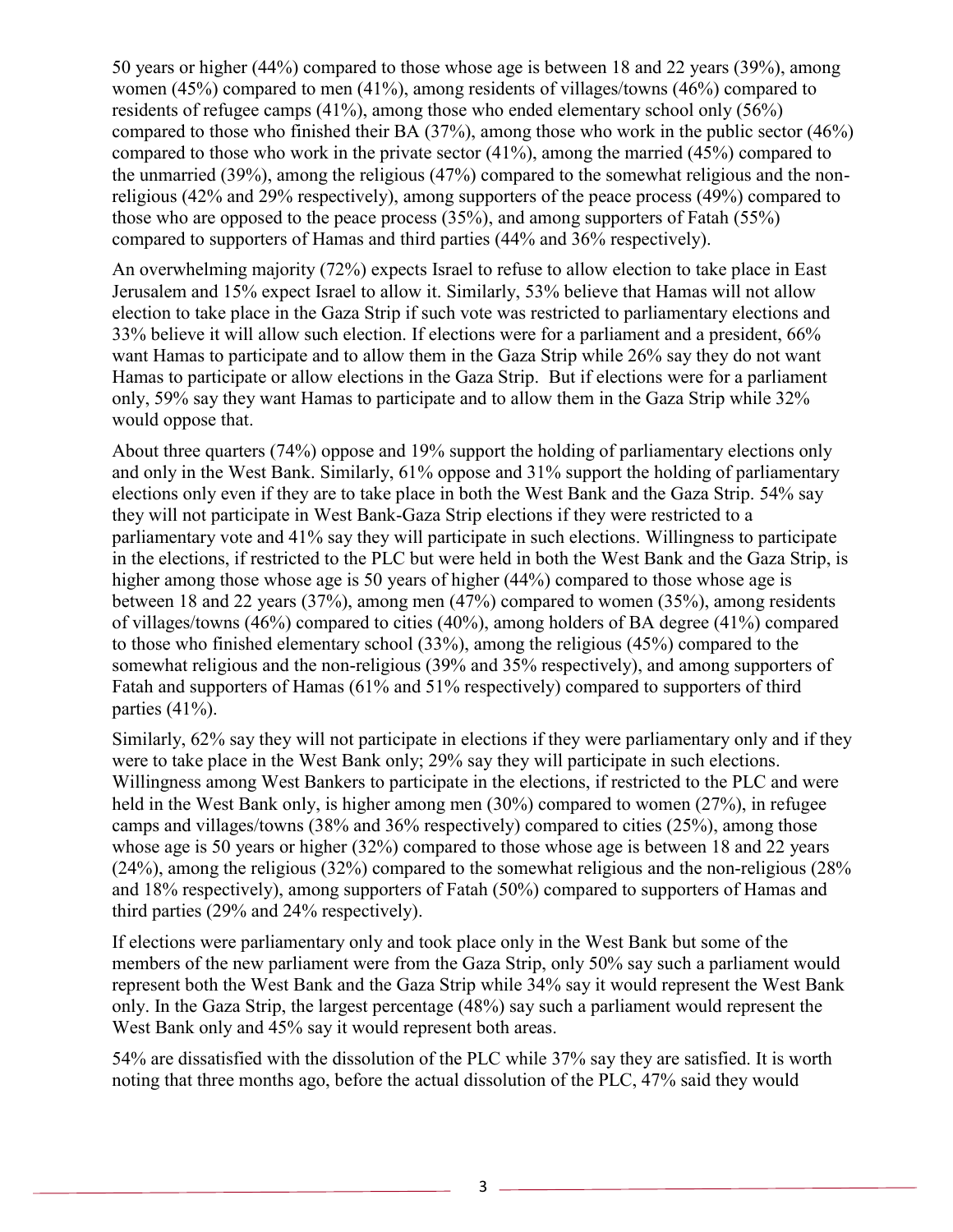support its dissolution and 43% said they would oppose such a step. Today, 53% view the dissolution of the PLC as illegal and unconstitutional while 33% view it as legal and constitutional.

64% are worried and 34% are not worried that domestic conditions would deteriorate in case the position of the president become vacant. But 47% believe that when the position of the president is vacant, Palestinian factions will be able to reach an agreement on conducting presidential elections in the West Bank and the Gaza Strip in order to elect a successor; 45% believe that the factions will not reach such an agreement. Despite this, 60% of the public want president Abbas to resign while 35% want him to remain in office. Three months ago, 64% said they want Abbas to resign. Demand for Abbas' resignation stands at 55% in the West Bank and 68% in the Gaza Strip. Three months ago, demand for Abbas resignation stood at 55% in the West Bank and 77% in the Gaza Strip.

Level of satisfaction with the performance of president Abbas stands at 34% and dissatisfaction at 62%. Level of satisfaction with Abbas stands at 40% in the West Bank and 24% in the Gaza Strip. Three months ago, satisfaction with Abbas stood at 32% (38% in the West Bank and 23% in the Gaza Strip). If new presidential elections were held today and only two were nominated, Mahmoud Abbas and Ismail Haniyeh, the former would receive 51% and the latter 41% of the vote (compared to 42% for Abbas and 49% for Haniyeh three months ago). In the Gaza Strip, Abbas receives 47% of the vote (compared to 36% three months ago) and Haniyeh receives 51% (compared to 62% three months ago). In the West Bank, Abbas receives 55% (compared to 46% three months ago) and Haniyeh 33% (compared to 41% three months ago). If the competition was between Marwan Barghouti and Ismail Haniyeh, Barghouti receives 64% and Haniyeh 33%. If president Abbas does not nominate himself in a new election, 35% prefer to see Marwan Barghouti replacing him, while 19% prefer Ismail Haniyeh. Mohammad Dahlan is preferred by 7% (2% in the West Bank and 16% in the Gaza Strip). Rami al Hamdallah is selected by 4%; Khalid Mishal, Saeb Erikat, and Mustafa Barghouti by 3% each, and Salam Fayyad by 2%.

If new legislative elections were held today with the participation of all factions, 70% say they would participate in such elections. Of those who would participate, 32% say they would vote for Hamas and 39% say they would vote for Fatah, 8% would vote for all other third parties combined, and 18% are undecided. Three months ago, vote for Hamas stood at 34% and Fatah at 35%. Vote for Hamas in the Gaza Strip stands today at 39% (compared to 39% three months ago) and for Fatah at 32% (compared to 31% three months ago). In the West Bank, vote for Hamas stands at 26% (compared to 29% three months ago) and Fatah at 45% (compared to 39% three months ago).

A majority of 54% view and 42% do not view the PLO as the sole legitimate representative of the Palestinian people. It is worth noting that the belief that the PLO is the sole legitimate representative of the Palestinian people stood at 58% nine months ago and at 69% thirteen years ago. The belief that the PLO is the sole legitimate representative of the Palestinian people is higher in the West Bank (56%) compared to the Gaza Strip (51%), among residents of villages/towns (60%) compared residents of cities and refugee camps (55% and 42% respectively), among non-refugees (58%) compared to refugees (49%), among those whose age is 50 years or higher (58%) compared to those whose age is between 18 and 22 years (50%), among the illiterates (67%) compared to those who hold a BA degree (58%), among those who work in the public sector (58%) compared to those who work in the private sector (53%), among the married (56%) compared o the unmarried (49%), among the somewhat religious (57%) compared to the religious (51%), among the supporters of the peace process (66%) compared to those who oppose the peace process (33%), and among supporters of Fatah (85%) compared to supporters of Hamas and third parties (30% and 49% respectively).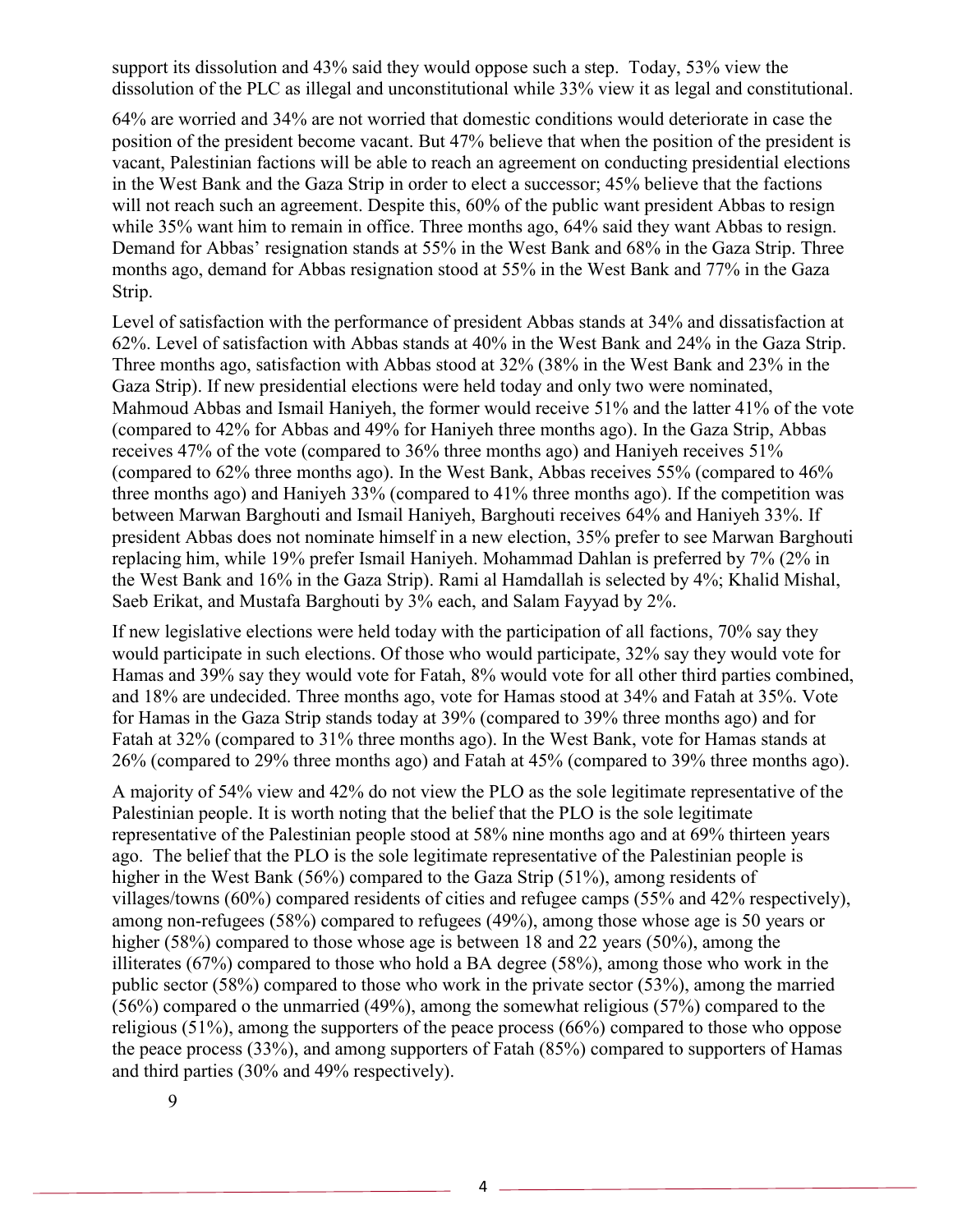**(2) Mohammad Shtayyeh, a new prime minister:** 

- **38% are satisfied and 40% are dissatisfied with the selection of Mohammad Shtayyeh as the designated prime minister**
- **The largest percentage believes that a government headed by Shtayyeh will not succeed in reunifying the West Bank and the Gaza Strip, or holding elections in the West Bank and the Gaza Strip, or improving the economic conditions**

38% are satisfied and 40% are dissatisfied with the selection of Mohammad Shtayyeh as the next prime minister. In the Gaza Strip, dissatisfaction reaches 52%. The largest percentage (48%) believes that a government led by Shtayyeh will not succeed in achieving reconciliation and unifying the West Bank and the Gaza Strip while 35% believe it will succeed. Similarly, the largest percentage (44%) believes that a government led by Shtayyeh will not be able to organize legislative and presidential elections in the West Bank and the Gaza Strip while 40% think it will succeed. Half of the public believes that a Shtayyeh government will not be able to improve economic conditions in the PA while 36% believe it will be able to do that. Satisfaction with the selection of Shtayyeh is higher in the West Bank (41%) compared to the Gaza Strip (34%), among men (41%) compared to women (36%), in villages/towns (44%) compared to cities and refugee camps (37% and 36% respectively), among non-refugees (41%) compared to refugees (34%), among those whose age is 50 or above (40%) compared to those whose age is between 18 and 22 years (33%), among those who work in the public sector (49%) compared to those who work in the private sector (38%), among the somewhat religious (40%) compared to the religious and the non-religious (36% and 35% respectively), among supporters of the peace process (46%) compared to those who oppose the peace process (24%), and among supporters of Fatah (65%) compared to supporters of Hamas and third parties (18% and 34% respectively).

## **(3) Domestic conditions:**

- **69% are worried that the PA will not be able to pay salaries and 54% are worried that it will collapse**
- **The largest percentage (37%) believes that Israel is responsible for the deteriorating conditions in the Gaza Strip, 25% blame the PA and the president, and 21% blame Hamas**
- **Perception of safety and security stands at 64% in the Gaza Strip and 57% in the West Bank; despite this, 43% of Gazans, compare to only 20% of West Bankers, say they want to emigrate**
- **82% believe that corruption exists in PA institutions**
- **47% view the PA as a burden on the Palestinian people and 47% view it as an asset**

Now after Israel deducted part of the custom revenues it transfers to the PA and after the PA has refused to accept the incomplete transfer, an overwhelming majority (69%) is worried and 25% are not worried that the PA will not be able to pay salaries to its public sector. Moreover 54% are worried and 40% are not worried that the PA's inability to pay salaries to its public sector will lead to PA collapse. The percentage of those who are worried is higher in the Gaza Strip (58%) compared to the West Bank (51%), among women (57%) compared to men (50%), in refugee camps and cities (55% and 54% respectively) compared to villages/towns (49%), among nonrefugees (55%) compared to refugees (51%), among the illiterates (68%) compared to holders of BA degree (51%), among housewives and laborers (60% and 57% respectively) compared to professionals and students (39% and 48% respectively), and among supporters of third parties and supporters of Fatah (61% and 55% respectively) compared to supporters of Hamas (47%).

Positive evaluation of conditions in the Gaza Strip stands at 4% and positive evaluation of conditions in the West Bank stands at 20%. In a close-ended question, we asked respondents to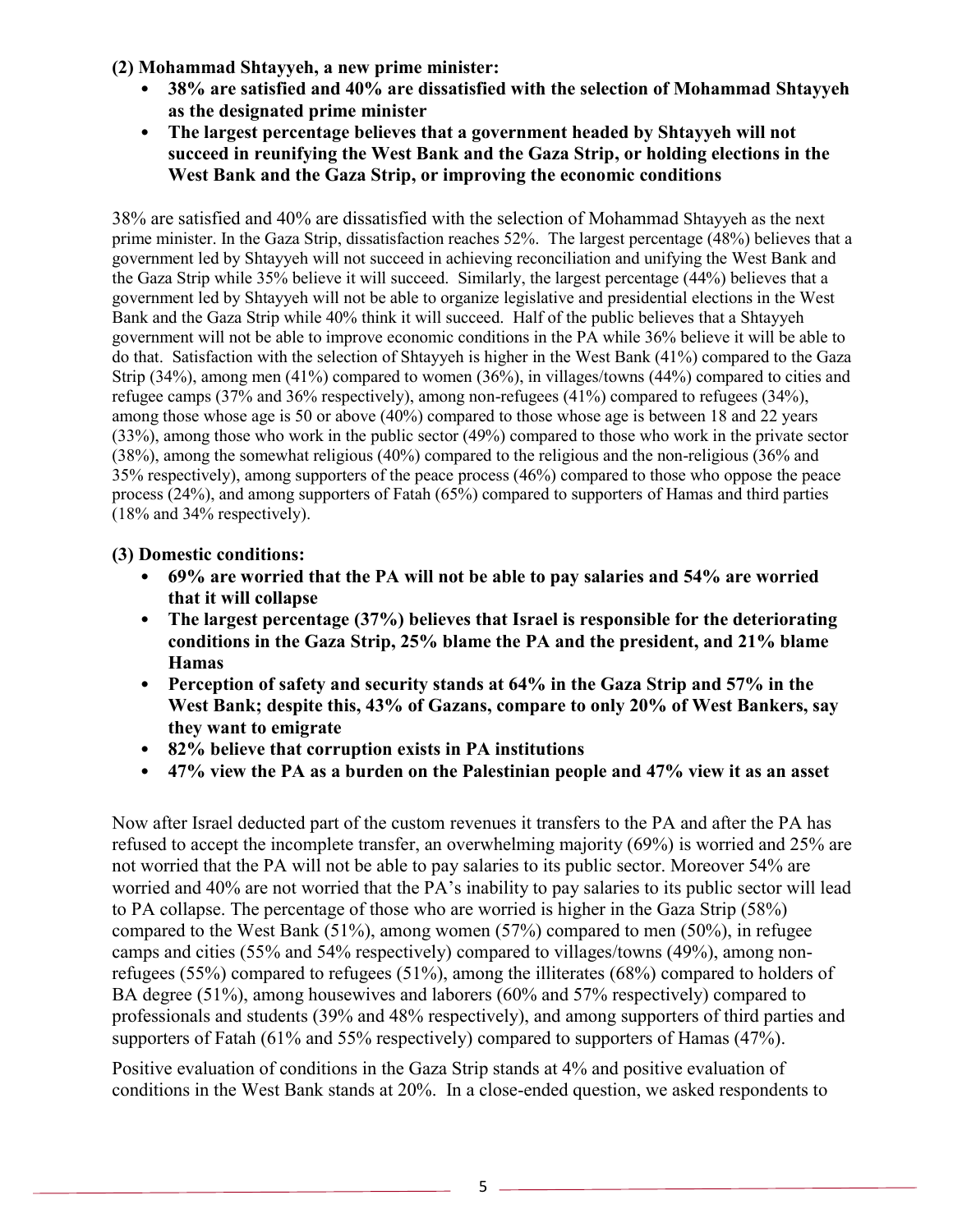identify the party or side responsible for the worsening conditions in the Gaza Strip: Israel, Hamas, the PA and Abbas, Egypt, or others. The largest percentage (37%) blames Israel while 25% blame Abbas and the PA, 21% blame Hamas, 4% blame Egypt, and 9% blame others. Responses of West Bankers differ from those of Gazans: 41% of Gazans, compared to 16% of West Bankers, blame Abbas and the PA and 27% of Gazans, compared to 17% of West Bankers, blame Hamas.

Perception of safety and security in the Gaza Strip stands at 64%. In the West Bank perception of safety and security stands at 57%. Three months ago, perception of safety and security in the Gaza Strip stood at 55% and in the West Bank at 47%. Despite that, 29% of the public say they want to emigrate due to political, security, and economic conditions. The percentage rises in the Gaza Strip to 43% and declines in the West Bank to 20%.

Only 32% of the West Bankers say that people can criticize the authority in their area without fear and 65% say that they cannot. In the Gaza Strip, 41% say that people can criticize the authority in their area without fear and 53% believe that they cannot. Perception of corruption in PA institutions stands at 82%. The public is divided over the assessment of the PA: 47% view it as a burden on the Palestinian people while 47% view it as an asset for the Palestinian people. The belief that the PA is an asset is higher in the West Bank (51%) compared to the Gaza Strip (41%), in cities and villages/towns (49% each) compared to refugee camps (37%), among those whose age is 50 years or higher (49%) compared to those whose age is between 18 and 22 years (43%), among laborers, housewives, and employees (53%, 49%, and 45% respectively) compared to students and professionals (38% and 41% respectively), among those who are married (49%) compared to the unmarried (42%), among the somewhat religious (50%) compared to the religious  $(43%)$  among supporters of the peace process  $(61%)$  compared to those who are opposed to the peace process (23%), and among supporters of Fatah (84%) compared to supporters of Hamas and third parties (21% and 42% respectively).

We asked the public about its viewership habits in the last two months. Findings indicate that Al Jazeera TV viewership remains the highest, standing at 18%, followed by Palestine and Al Aqsa TV (14% each), Maan TV and Palestine Today (at 12% each), Al Arabiya (at 6%) and al Mayadeen (at 5%).

### **(4) Reconciliation and the reconciliation government:**

- **67% are not optimistic and 30% are optimistic about the prospects of reconciliation**
- **82% demand the ending of the sanctions imposed by the PA on the Gaza Strip**

30% are optimistic and 67% are pessimistic about the success of reconciliation. Three months ago, optimism stood at 29%. The public is opposed to Abbas' position that Hamas must fully hand over control over the Gaza Strip to the reconciliation government, including the ministries, the security sector, and the "arms:" only 38% agrees with Abbas' demand but a majority of 58% disagrees. Three months ago, 34% said they agreed with Abbas. When the question of "arms" was further clarified by asking the public if it supports or opposes the continued existence of armed factional battalions in the Gaza Strip alongside the official PA security sector forces, 71% said that they prefer to keep the armed battalions in place and only 24% said that they oppose the continued existence of the armed battalions in the Gaza Strip. It is worth noting that on this matter, there are no major differences between the attitudes of the West Bankers and Gazans. Moreover, an overwhelming majority (82%) demands that the PA immediately lift all the measures taken against the Gaza Strip, such as public sector's salary deductions and the reduction in access to electricity; only 14% say that such measures should be removed only after Hamas fully hands over control over the Strip to the reconciliation government.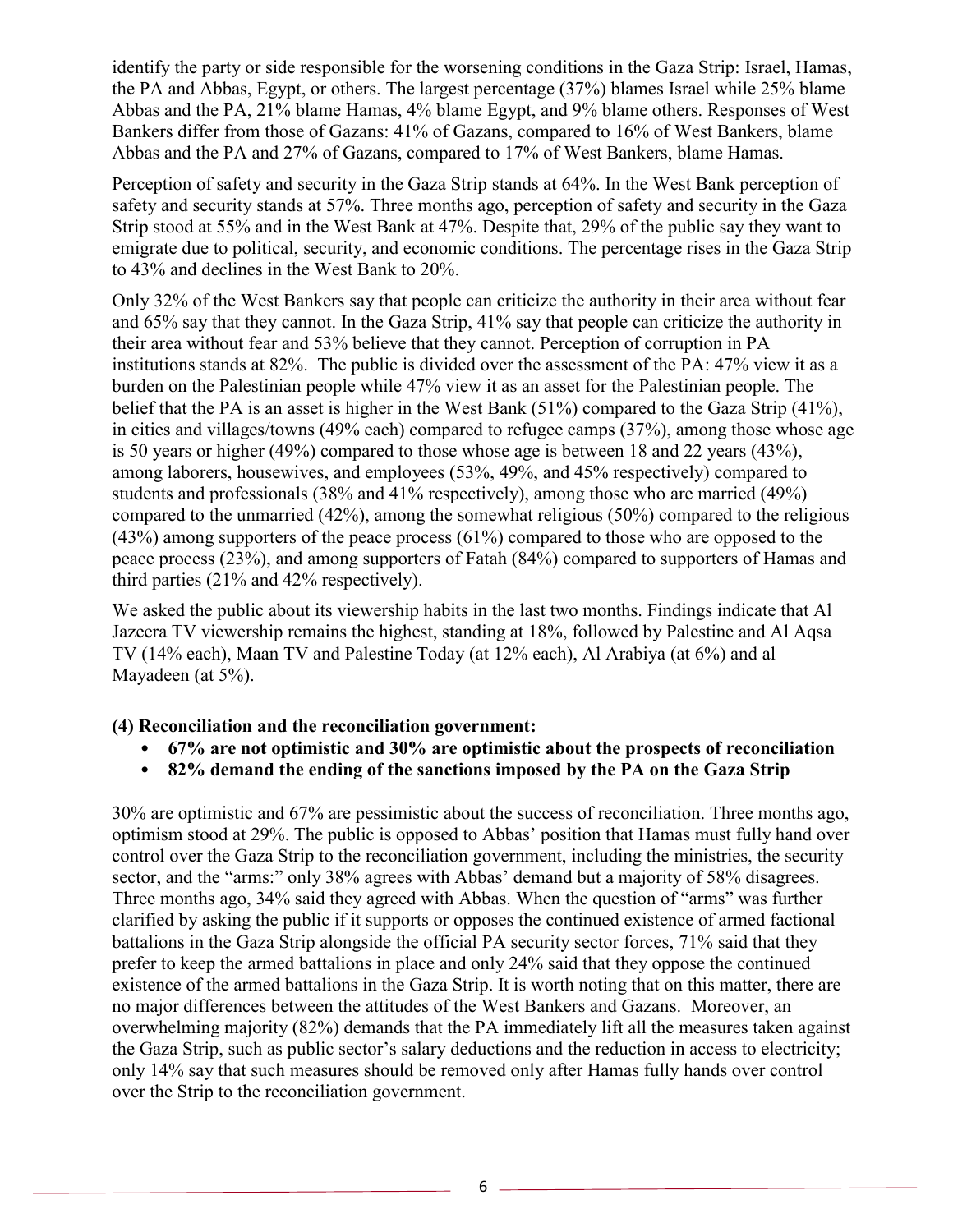**5) The peace process** 

- **48% support and 50% oppose the two-state solution; but 58% believe that the twostate solution is not practical or feasible due to settlement expansion**
- **The best means of establishing a Palestinian state is negotiation in the eyes of 37%, while 36% think it is armed struggle, and 22% think it is non-violent resistance**
- **47% support a return to an armed intifada**
- **64% believe that visits by Israeli officials to Arab countries are harmful to the efforts to resolve the Palestinian-Israeli conflict while 8% think they are helpful**
- **51% expect the right wing and Netanyahu to win the upcoming Israeli elections and 22% expect the center to win**

Support for the concept of the two-state solution stands at 48% and opposition at 50%. No description or details were provided for the concept. Three months ago, support for the concept stood at 43%. Yet, when we asked the public to choose between the two-state solution, the onestate solution, or any other third solution, 49% said they prefer the two-state solution, 17% said they prefer the one-state solution, and 23% preferred some other solution. It should be noted however that in this question we have defined the two-state solution to mean "a Palestinian state alongside Israel based on the 1967 borders and East Jerusalem as its capital." The one-state solution was defined as "a state that includes Israel, the West Bank and the Gaza Strip in which Palestinians and Israeli Jews enjoy equal rights in all matters." Three months ago, support for the two-state solution stood at 45%, for the one state solution at 22%, and 23% preferred a third undefined alternative.

The preference for the one-state solution over the others is higher in the West Bank (21%) compared to the Gaza Strip (12%), among non-refugees (20%) compared to refugees (13%), among the illiterates (29%) compared to holders of BA degree (13%), among the non-religious and the somewhat religious (27% and 20% respectively) compared to the religious (12%), among supporters of the peace process (21%) compared to those who are opposed to the peace process (13%), and among Fatah supporters (19%) compared to supporters of Hamas and third parties (9% and 14% respectively).

A majority of 58% believes that the two-state solution is no longer practical or feasible due to the expansion of Israeli settlements while 37% believe that the solution remains practical. Moreover, 77% believe that the chances for the creation of a Palestinian state alongside the state of Israel in the next five years are slim or nonexistence while 21% believe the chances to be medium or high. The most preferred way out of the current status quo is "reaching a peace agreement with Israel" according to 39% of the public while 30% prefer waging "an armed struggle against the Israeli occupation." Only 11% prefer "waging a non-violent resistance" and a minority of 17% prefers to keep the status quo. Three months ago, 34% said that they prefer reaching a peace agreement with Israel and 34% said they prefer waging an armed struggle.

Support for waging an armed struggle is higher in the Gaza Strip (38%) compared to the West Bank (25%), among residents of refugee camps (40%) compared to residents of cities and villages/towns (30% and 25% respectively), among refugees (33%) compared to non-refugees (28%), among those whose age is between 18 and 22 years (38%) compared to those whose age is 50 years or higher (26%), among those who hold a BA degree (29%) compared to the illiterates (13%), among students (46%) compared to farmers, housewives, laborers, and employees (8%, 26%, 31% and 31% respectively), among the non-married (37%) compared to the married (28%), among the religious (34%) compared to the somewhat religious (27%), among those who are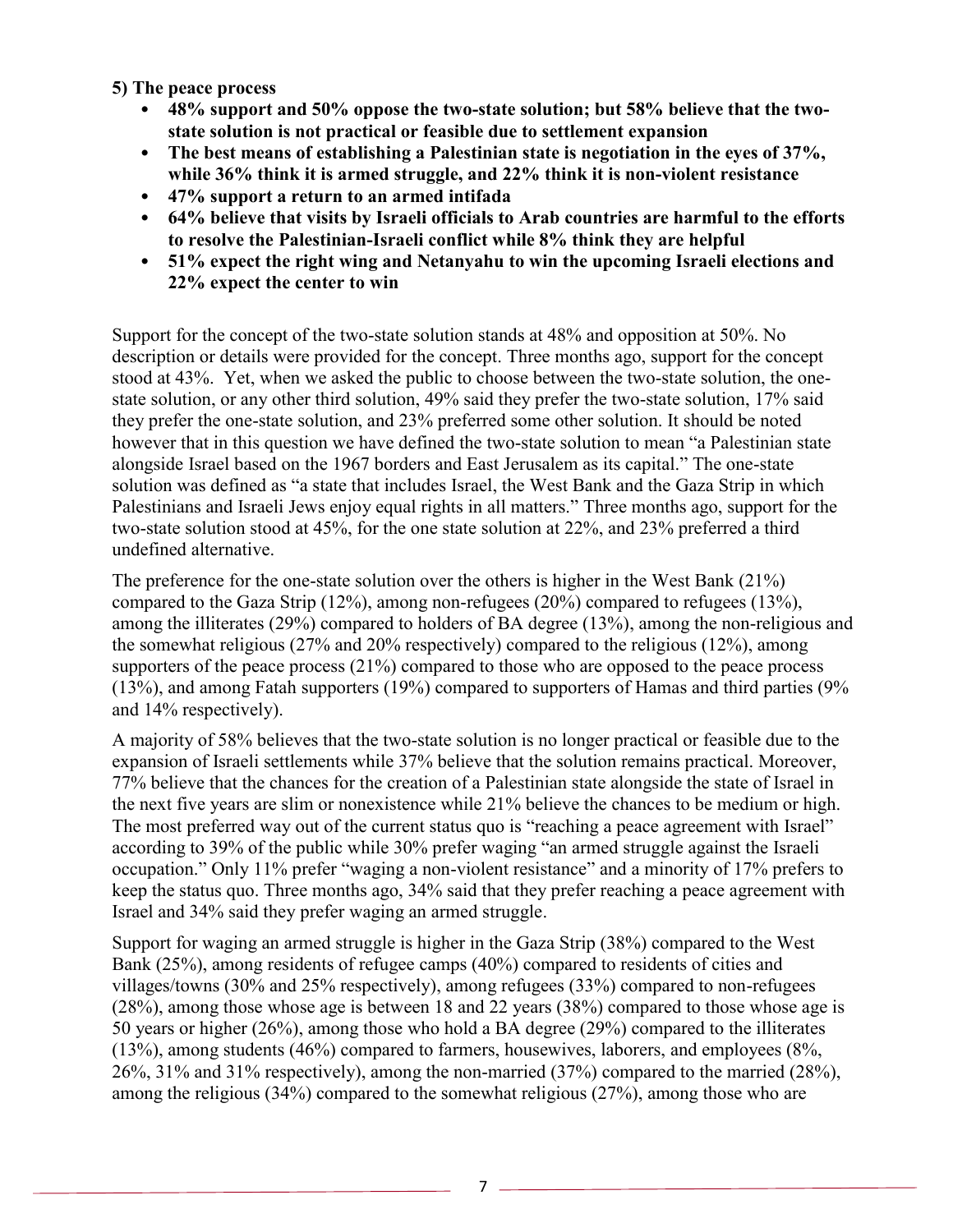opposed to the peace process (51%) compared to supporters of the peace process (19%), and among supporters of Hamas (52%) compared to supporters of Fatah and third parties (18% and  $23%$ ).

The public is divided over the role of negotiations and armed struggle in the establishment of a Palestinian state next to the state of Israel: 37% think that negotiation is the most effective means while 36% think armed struggle is the most effective means, while 22% believe that non-violent resistance is the most effective. Three months ago, 28% said negotiation is the most effective means and 44% said armed struggle is the most effective means. In light of the suspension of peace negotiations, Palestinians support various alternative directions: 55% support popular nonviolent resistance; 47% support a return to an armed intifada; 41% support dissolving the PA; and 31% support abandoning the two-state solution and demanding the establishment of one state for Palestinians and Israelis. Three months ago, 54% said they prefer a return to armed intifada and 47% said they prefer to dissolve the PA.

65% support and 31% oppose the PLO Central Council's decision to stop security coordination with Israel. But 78% believe that the PA leadership and security services will not stop security coordination with Israel. More than three quarters (76%) believe that if Israel ban Muslim prayer at al Rahma Gate (Gate of Mercy) area, Palestinian protests will succeed, as the case was with the metal detector gates, in forcing Israel to allow such prayer; 21% believe Palestinian protests will not succeed this time. A majority 64% believe that visits of Israeli officials to Arab countries damage the chances for resolving the Palestinian-Israeli conflict; 8% believe the visits help to promote peace and 26% believe they neither help nor hurt conflict resolution.

A slim majority of 51% expect the Israeli right wing led by Netanyahu to win the upcoming Israeli elections and 22% expect the center-left led by Gantz to win the elections. But three quarters believe that even if the center-left win the elections, conditions will stay as they are today or become worse; only 10% expect Palestinian-Israeli conditions to improve in that case.

# **6) Trump's Peace Plan:**

- **Between 78% and 84% believe that the Trump peace plan will not call for the creation of a Palestinian state, or for East Jerusalem to be its capital, or for borders to be based on the 1967 lines, or for a just solution to the refugees' problem, or for the ending of occupation and the withdrawal of the Israeli army**
- **79% believe that the PA leadership should reject the Trump plan and 14% believe it should accept it**
- **64% oppose and 23% support the resumption of PA contacts with the US Administration**

An overwhelming majority (83%) believes that the Trump Administration is not serious about launching a new peace plan and 12% believe it is serious. We asked the public about its expectations from the plan, if and when it is submitted to the parties. A large majority of 79% believes that if the US does indeed offer a peace plan, it will not call for the establishment of a Palestinian state next to the state of Israel; 15% believe it will. A similar percentage (81%) believes that the plan will not call for a Palestinian capital in East Jerusalem; 14% believe it will. 78% believe the Trump plan will not call for the borders of the Palestinian state to be based on the lines of June 1967 with minor mutual land swaps; 17% believe it will. An overwhelming majority of 84% believes the plan will not call for a just solution to the refugee problem; 10% believe it will. Similarly, 84% believe the plan will not call for the ending of the Israeli occupation and the withdrawal of the Israeli army from the areas occupied in 1967; 11% believe it will. For all of the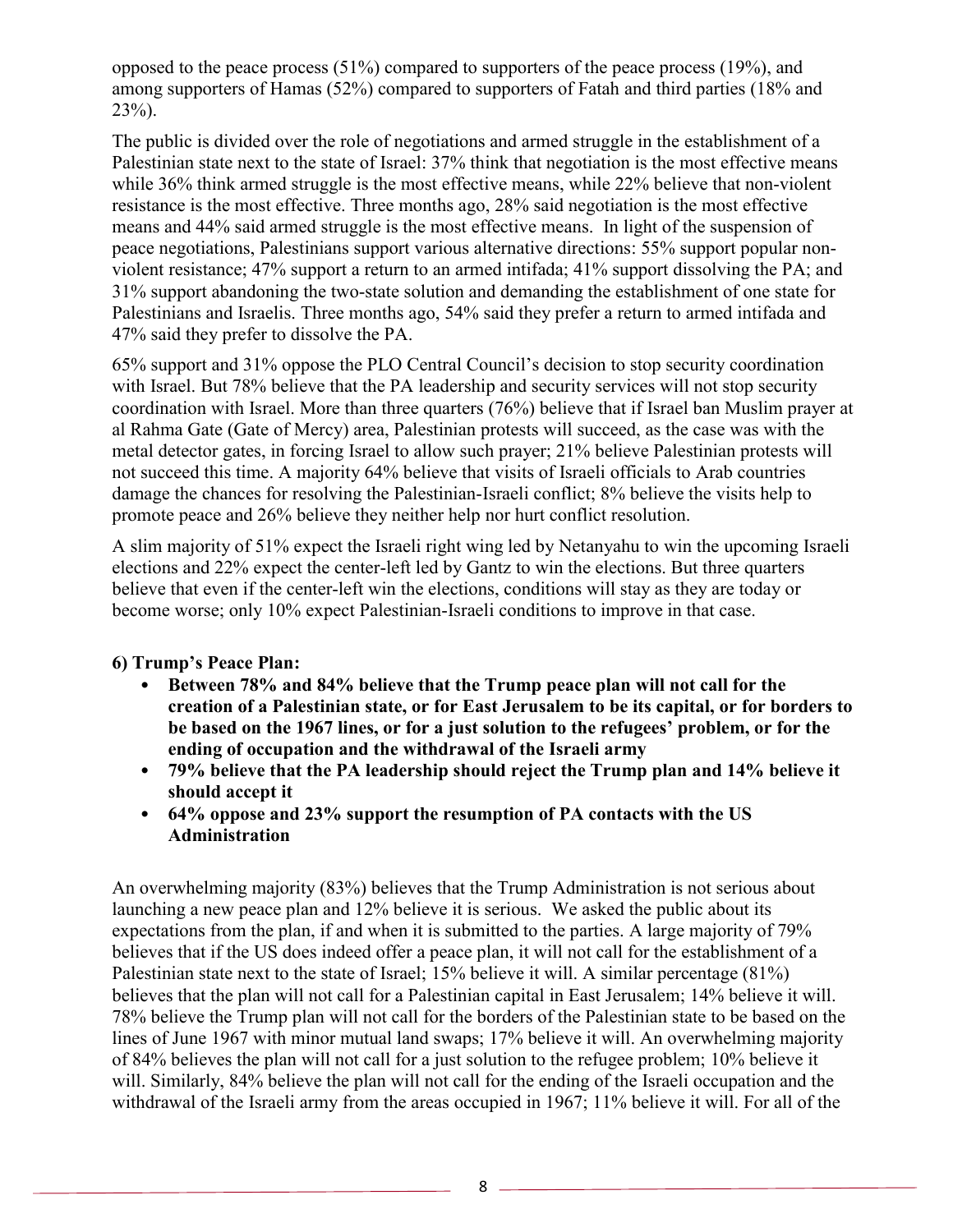above, 79% believe that the Palestinian leadership should reject the US plan, if offered, and 14% believe it should accept it.

But if the Trump plan does indeed include all such items, such as a Palestinian state with East Jerusalem as its capital, with borders based on the 1967 lines, a just solution to the refugees' problem, and an Israeli army withdrawal from the territories occupied in 1967, a majority of 52% calls for rejecting it and 43% call for accepting it. Call for accepting the plan is higher in the Gaza Strip, standing at 55% while the call for rejecting it is higher in the West Bank, standing at 59%. Support for accepting the American plan if it contains all these Palestinian needs is also higher among men (46%) compared to women (40%), in refugee camps (48%) compared to villages/towns and cities (41% and 43% respectively), among refugees (47%) compared to nonrefugees (41%), among holders of PA degree (49%) compared to the illiterates (35%), among those who work in the public sector (55%) compared to those who work in the private sector (41%), among supporters of the peace process (50%) compared to those who are opposed to the peace process (33%), and among supporters of Fatah and third parties (54% and 49% respectively) compared to supporters of Hamas (34%).

A majority of 64% is opposed and 23% is not opposed to a resumption of dialogue between the Palestinian leadership and the Trump Administration. Official contacts between the PA and the US government were suspended by the PA after the US recognized Jerusalem as the capital of Israel. Opposition to the resumption of dialogue with the US is higher in the West Bank (70%) compared to the Gaza Strip (54%), in villages/towns (71%) compared to cities and refugee camps (64% and 57% respectively), among non-refugees (66%) compared to refugees (62%), among those who are opposed to the peace process (75%) compared to supporters of the peace process (61%), and among supporters of Hamas and third parties (69% and 68% respectively) compared to supporters of Fatah (59%).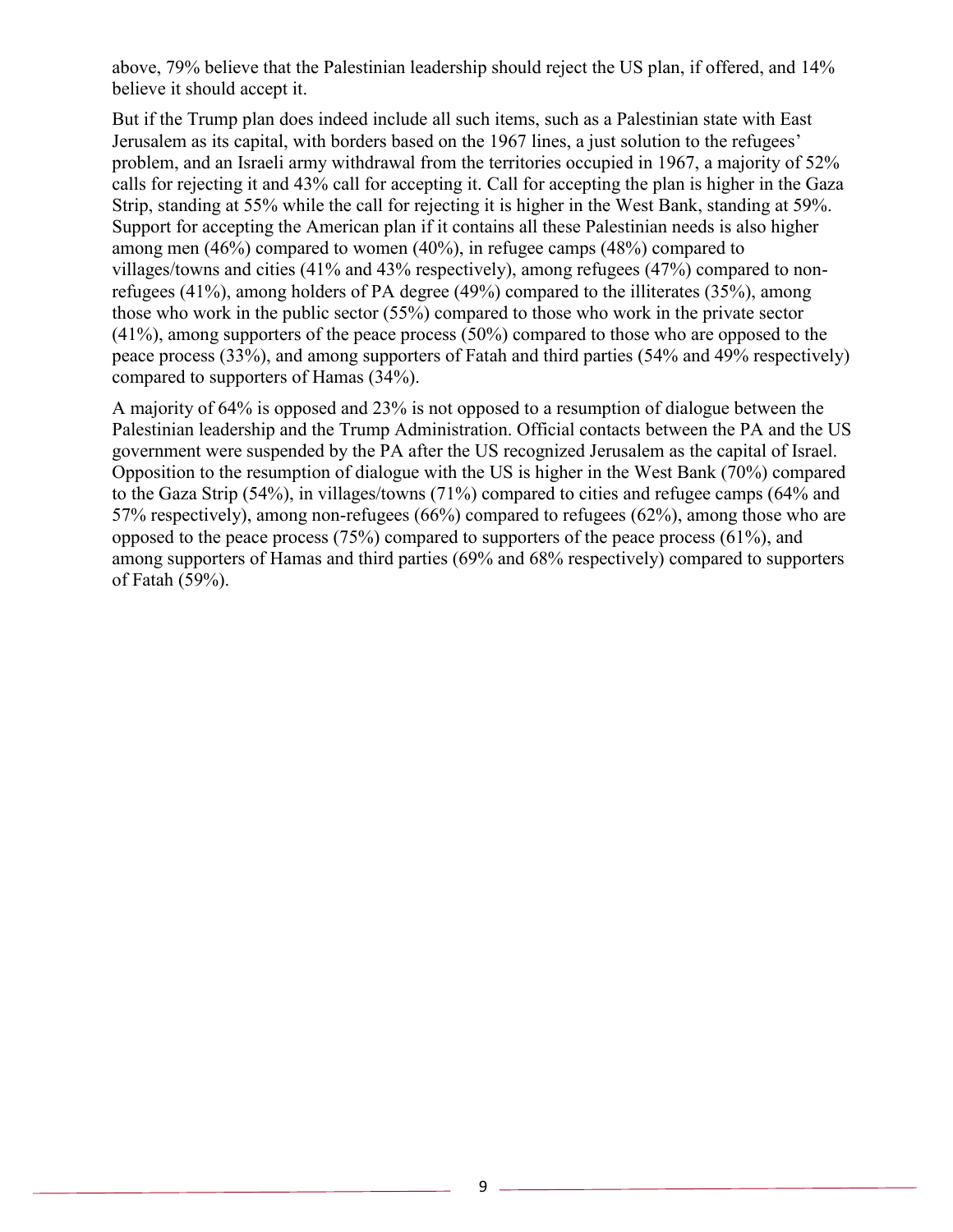13-16 March 2019

|                                                                               | <b>Total</b> | west bank | <b>Gaza Strip</b> |
|-------------------------------------------------------------------------------|--------------|-----------|-------------------|
| Q00) From among the following satellite news stations, which one you watched  |              |           |                   |
| most during the last two months?                                              |              |           |                   |
| 1) al Arabia                                                                  | 5.5%         | 3.3%      | 9.3%              |
| 2) al Jazeera                                                                 | 18.2%        | 16.8%     | 20.3%             |
| 3) Palestine Today                                                            | 11.7%        | 14.3%     | 7.4%              |
| 4) al Manar                                                                   | .6%          | $.7\%$    | $.5\%$            |
| 5) Palestine TV                                                               | 14.0%        | 15.1%     | 12.3%             |
| 6)alaqsa                                                                      | 13.8%        | 7.8%      | 23.8%             |
| $7)$ man $(mix)$                                                              | 11.5%        | 15.6%     | 4.7%              |
| 8) al myadeen                                                                 | 4.8%         | $6.3\%$   | 2.5%              |
| 10) Do not watch TV                                                           | 15.9%        | 16.5%     | 15.0%             |
| 11) others                                                                    | $2.0\%$      | 1.9%      | 2.3%              |
| 12) Do not have a dish                                                        | .9%          | $.3\%$    | 1.9%              |
| 13) DK/NA                                                                     | .9%          | 1.5%      | $0.0\%$           |
| Q02) In general, how would you describe conditions of the Palestinians in the |              |           |                   |
| Palestinian areas in Gaza Strip these days?                                   |              |           |                   |
| 1) Very good                                                                  | .4%          | $.4\%$    | $.5\%$            |
| 2) Good                                                                       | 4.0%         | 3.5%      | 4.9%              |
| $3)$ so so                                                                    | 8.3%         | 10.1%     | 5.4%              |
| 4) Bad                                                                        | 35.0%        | 40.3%     | 26.2%             |
| 5) Very bad                                                                   | 51.6%        | 44.7%     | 63.1%             |
| $6)$ DK/NA                                                                    | $.7\%$       | 1.1%      | $0.0\%$           |
| Q03) In general, how would you describe conditions of the Palestinians in the |              |           |                   |
| Palestinian areas in the West Bank these days?                                |              |           |                   |
| 1) Very good                                                                  | 3.1%         | 1.4%      | 5.9%              |
| 2) Good                                                                       | 16.5%        | 14.6%     | 19.5%             |
| $3)$ so so                                                                    | 26.2%        | 29.7%     | 20.3%             |
| 4) Bad                                                                        | 31.1%        | 33.5%     | 27.2%             |
| 5) Very bad                                                                   | 21.4%        | 20.6%     | 22.5%             |
| $6)$ DK/NA                                                                    | 1.8%         | $.1\%$    | 4.6%              |
| Q04) Generally, do you see yourself as:                                       |              |           |                   |
| 1) Religious                                                                  | 39.0%        | 31.8%     | 50.8%             |
| 2) somewhat religious                                                         | 55.9%        | 62.9%     | 44.2%             |
| 3) not religious                                                              | 5.0%         | 5.2%      | 4.8%              |
| 4) DK/NA                                                                      | $.1\%$       | $.1\%$    | $.2\%$            |
| Q05) Generally, do you see yourself as:                                       |              |           |                   |
| 1) supportive of the peace process                                            | 54.5%        | 57.7%     | 49.2%             |
| 2) opposed to the peace process                                               | 26.8%        | 22.6%     | 33.7%             |
| 3) between support and opposition                                             | 17.4%        | 17.7%     | 17.0%             |
| 4) DK/NA                                                                      | 1.3%         | 2.0%      | $.2\%$            |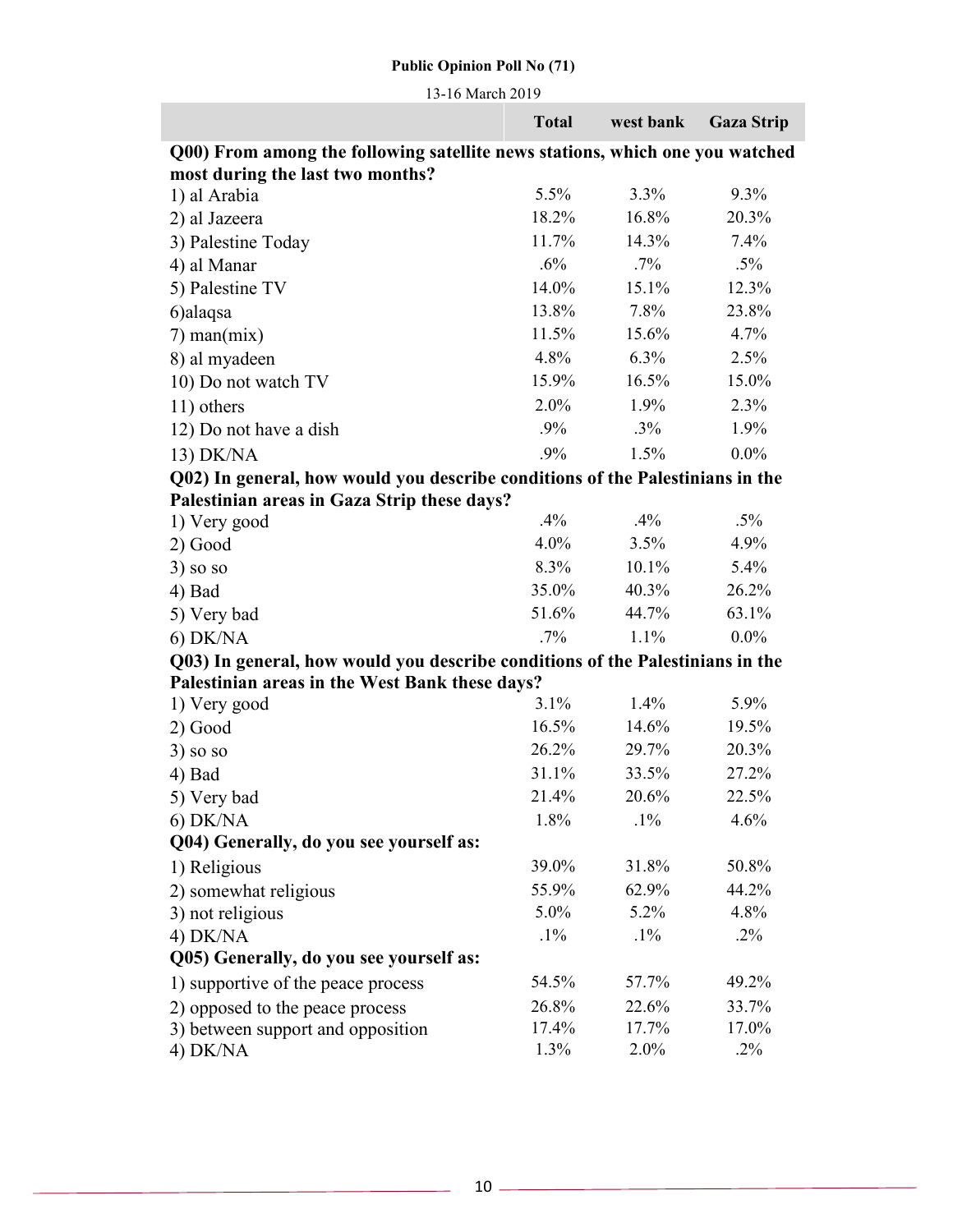|                                                                                                                            | <b>Total</b> | west bank | <b>Gaza Strip</b> |  |
|----------------------------------------------------------------------------------------------------------------------------|--------------|-----------|-------------------|--|
| Q06) Do you think that there is corruption in PA institutions of the Palestinian                                           |              |           |                   |  |
| <b>Authority?</b>                                                                                                          |              |           |                   |  |
| $1)$ yes                                                                                                                   | 81.7%        | 85.0%     | 76.4%             |  |
| 2) no                                                                                                                      | 12.1%        | 8.7%      | 17.7%             |  |
| $3)$ DK-NA                                                                                                                 | $6.2\%$      | 6.4%      | 5.9%              |  |
| Q07) In your view, can people in the West Bank today criticize the authority                                               |              |           |                   |  |
| without fear?                                                                                                              |              |           |                   |  |
| $1)$ yes                                                                                                                   | 35.4%        | 31.9%     | 41.1%             |  |
| 2) no                                                                                                                      | $60.2\%$     | 64.6%     | 53.1%             |  |
| $3)$ DK-NA                                                                                                                 | 4.4%         | 3.6%      | 5.8%              |  |
| Q08) Would you say that these days your security and safety, and that of your                                              |              |           |                   |  |
| family, is assured or not assured?                                                                                         |              |           |                   |  |
| 1) Completely assured                                                                                                      | 7.9%         | $1.9\%$   | 17.9%             |  |
| 2) Assured                                                                                                                 | 51.4%        | 54.8%     | 45.9%             |  |
| 3) Not assured                                                                                                             | 31.9%        | 34.0%     | 28.4%             |  |
| 4) Not assured at all                                                                                                      | $7.5\%$      | 9.3%      | 4.6%              |  |
| 5) DK/NA                                                                                                                   | $1.2\%$      | $0.0\%$   | $3.2\%$           |  |
| Q09) Do current political, security, and economic conditions lead you to seek                                              |              |           |                   |  |
| emigration abroad?                                                                                                         | $10.6\%$     | $6.3\%$   | 17.5%             |  |
| 1) Certainly seek to emigrate<br>2) Seek emigration                                                                        | 18.5%        | 14.0%     | 25.9%             |  |
|                                                                                                                            | 42.0%        | 42.6%     | 40.9%             |  |
| 3) Do not seek emigration                                                                                                  | 28.3%        | 37.0%     | 14.0%             |  |
| 4) Certainly do not seek emigration<br>5) DK/NA                                                                            | $.7\%$       | $.1\%$    | 1.6%              |  |
|                                                                                                                            |              |           |                   |  |
| Q10) Are you satisfied or not satisfied with the performance of Mahmud<br>Abbas since his election as president of the PA? |              |           |                   |  |
| 1) very satisfied                                                                                                          | $3.4\%$      | $2.0\%$   | 5.6%              |  |
| 2) satisfied                                                                                                               | 30.6%        | 38.1%     | 18.4%             |  |
| 3) not satisfied                                                                                                           | 41.9%        | 40.1%     | 44.8%             |  |
| 4) not satisfied at all                                                                                                    | 20.2%        | 13.8%     | 30.7%             |  |
| 5) DK/NA                                                                                                                   | 3.9%         | $6.0\%$   | $.5\%$            |  |
| Q11) If it is up to you, would you want to have Abbas resign or not resign?                                                |              |           |                   |  |
| 1) Certainly resign                                                                                                        | 20.0%        | 17.5%     | 24.0%             |  |
| 2) Resign                                                                                                                  | 39.9%        | 37.3%     | 44.2%             |  |
| 3) Not resign                                                                                                              | 29.8%        | 33.0%     | 24.6%             |  |
| 4) Certainly not resign                                                                                                    | 5.2%         | 4.2%      | 6.8%              |  |
| 5) DK/NA                                                                                                                   | 5.2%         | 8.1%      | .4%               |  |
| Q12) If new presidential elections are to take place today, and Mahmud Abbas                                               |              |           |                   |  |
| was nominated by Fateh and Ismail Haniyeh was nominated by Hamas, whom                                                     |              |           |                   |  |
| would you vote for?                                                                                                        |              |           |                   |  |
| 1) Mahmoud Abbas                                                                                                           | 51 $4\%$     | 55 $4\%$  | $46.7\%$          |  |

| 1) Mahmoud Abbas   | 51.4%   | 55.4% | 46.7% |
|--------------------|---------|-------|-------|
| 2) Ismael Haniyyah | 41.2%   | 33.3% | 50.7% |
| $4)$ DK/NA         | $7.4\%$ | 11.3% | 2.6%  |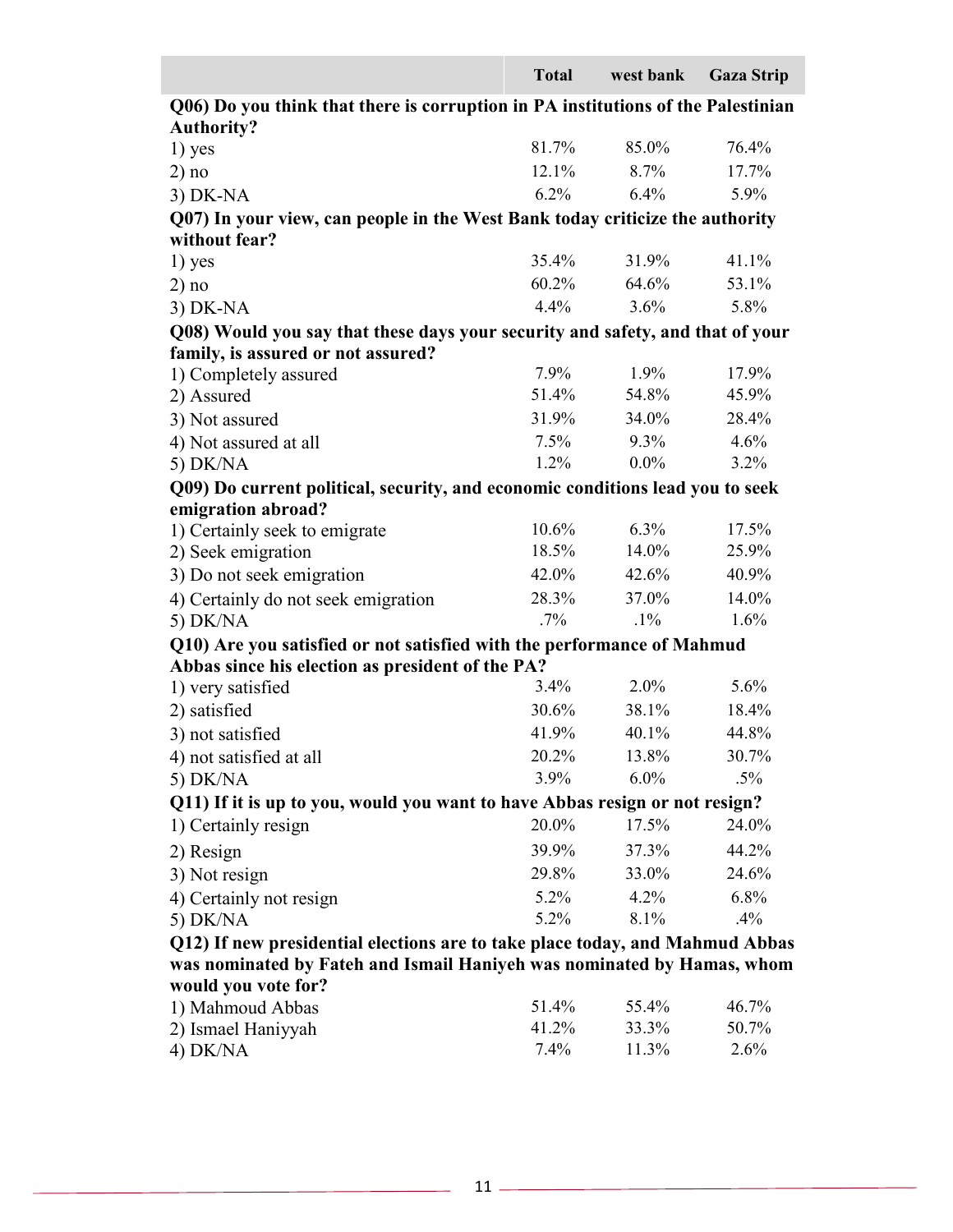|                                                                                     | <b>Total</b> | west bank   | <b>Gaza Strip</b> |
|-------------------------------------------------------------------------------------|--------------|-------------|-------------------|
| Q13) And what if the competition was between Marwan Barghout, Ismail                |              |             |                   |
| Haniyeh, and Mahmoud Abbas, to whom would you vote?                                 |              |             |                   |
| 1) Marwan Barghouti                                                                 | 44.0%        | 49.6%       | 37.2%             |
| 2) Ismael Haniyyah                                                                  | 29.5%        | 21.5%       | 39.2%             |
| 3. Mahmud Abbas                                                                     | 23.9%        | 24.9%       | 22.6%             |
| 5) DK/NA                                                                            | 2.7%         | 4.0%        | 1.1%              |
| Q14) And what if the competition was between Marwan Barghouti from Fatah            |              |             |                   |
| and Ismail Haniyeh from Hamas, to whom would you vote?                              |              |             |                   |
| 1) Marwan Barghouti                                                                 | 63.9%        | 71.5%       | 54.8%             |
| 2) Ismael Haniyyah                                                                  | 32.7%        | 23.8%       | 43.3%             |
| 4) DK/NA                                                                            | $3.4\%$      | 4.7%        | 1.9%              |
| Q16) If new elections agreed to by all factions are held today and the same lists   |              |             |                   |
| that took part in the last PLC elections were nominated, for whom would you         |              |             |                   |
| vote?                                                                               |              |             |                   |
| 1) alternative                                                                      | 2.5%         | 3.6%        | 1.3%              |
| 2) independent Palestine                                                            | 1.9%         | 1.0%        | 3.1%              |
| 3) Abu Ali Mustafa                                                                  | 4.1%         | 5.0%        | 3.0%              |
| 4) Abu al Abbas                                                                     | $.1\%$       | $0.0\%$     | $.3\%$            |
| 5) freedom and social justice                                                       | $.6\%$       | $.2\%$      | 1.1%              |
| 6) change and reform                                                                | 31.9%        | 25.8%       | 38.9%             |
| 7) national coalition for justice and democ                                         | $0.0\%$      | $0.0\%$     | $0.0\%$           |
| 8) third way(headed by salam fayyad)                                                | $.3\%$       | $.1\%$      | $.4\%$            |
| 9) freedom and independence                                                         | $.8\%$       | $.6\%$      | 1.0%              |
| 10) Palestinian justice                                                             | $.5\%$       | .4%         | $.5\%$            |
| 11) Fateh                                                                           | 39.0%        | 44.7%       | 32.5%             |
| 12) none of the above/ DK/NA/ Do not                                                | 18.3%        | 18.6%       | 18.0%             |
| remember                                                                            |              |             |                   |
| Q17) Do you think that legislative or legislative and presidential elections will   |              |             |                   |
| take place in the Palestinian territories in the near future?                       |              |             |                   |
| $1)$ yes                                                                            |              | 43.0% 44.4% | 40.8%             |
| 2) no                                                                               | 46.1%        | 42.9%       | 51.5%             |
| $3)$ DK-NA                                                                          | $10.8\%$     | 12.8%       | $7.7\%$           |
| Q18) if it is up to you, do you want to hold presidential and legislative elections |              |             |                   |
| or just legislative elections:                                                      |              |             |                   |
| 1) Legislative only                                                                 | $10.4\%$     | $13.1\%$    | $6.0\%$           |
| 2) Both legislative and presidential                                                | 71.8%        | 65.3%       | 82.6%             |
| 3) Do not want to hold elections                                                    | 12.5%        | 14.8%       | 8.9%              |
| 4) DK/NA                                                                            | $5.2\%$      | $6.8\%$     | 2.5%              |
| Q19) Do you think Israel will allow Palestinian elections to take place in East     |              |             |                   |
| Jerusalem?                                                                          |              |             |                   |
| $1)$ yes                                                                            | 15.0%        | 12.4%       | 19.3%             |
| 2) no                                                                               | 72.3%        | 74.9%       | 68.0%             |
| $3)$ DK-NA                                                                          | 12.7%        | 12.7%       | 12.7%             |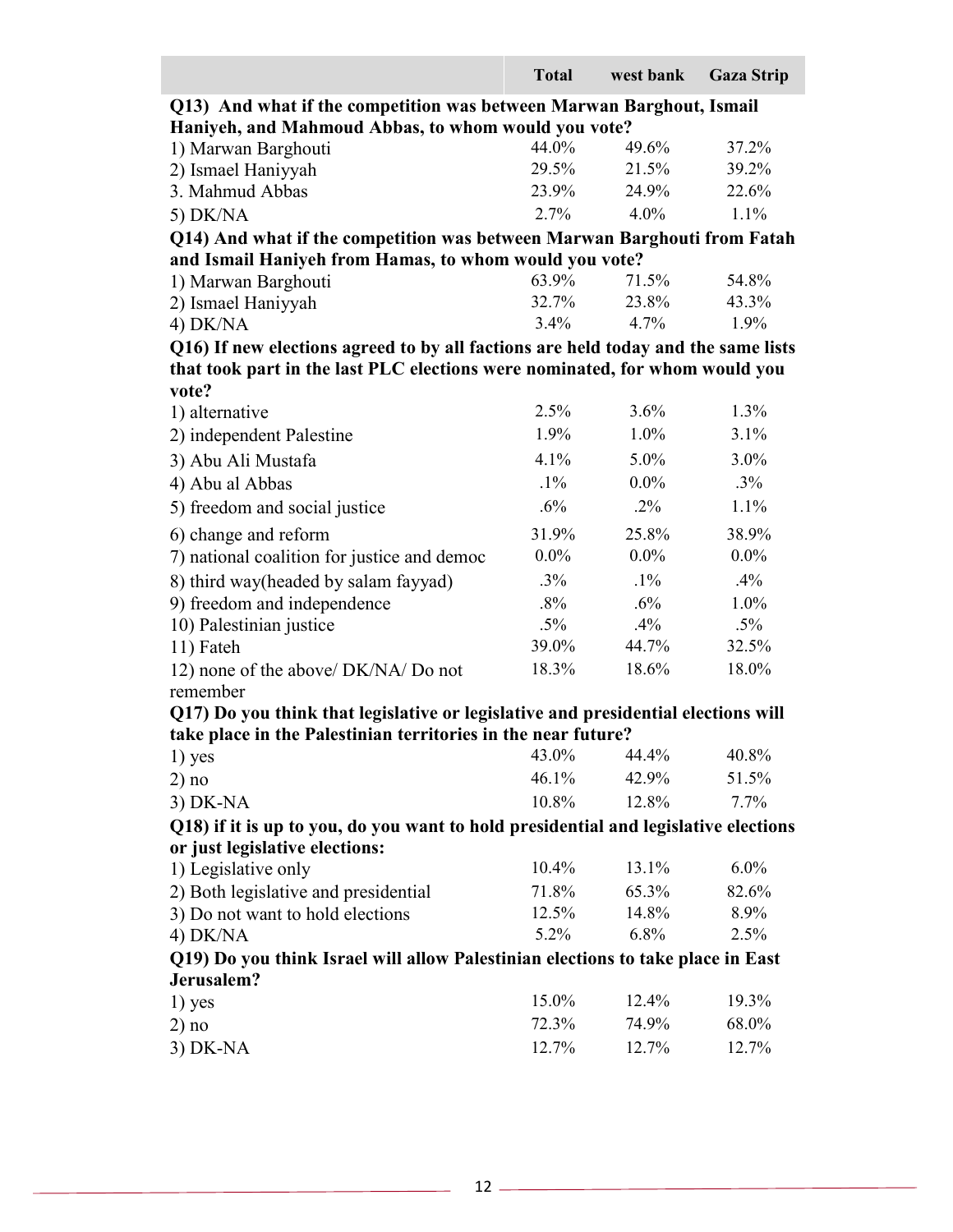|                                                                                | <b>Total</b> | west bank | <b>Gaza Strip</b> |
|--------------------------------------------------------------------------------|--------------|-----------|-------------------|
| Q20) And will Hamas in your view allow elections in the Gaza Strip, if these   |              |           |                   |
| elections were for a parliament only?                                          |              |           |                   |
| $1)$ yes                                                                       | 32.8%        | 31.3%     | 35.2%             |
| 2) no                                                                          | 53.0%        | 51.4%     | 55.6%             |
| $3)$ DK-NA                                                                     | 14.2%        | 17.3%     | 9.2%              |
| Q21) If legislative and presidential elections were to take place in the West  |              |           |                   |
| Bank and the Gaza Strip, do you want Hamas to participate in these elections   |              |           |                   |
| and to allow them to take place in the Gaza Strip?                             |              |           |                   |
| $1)$ yes                                                                       | 65.8%        | 65.1%     | 66.9%             |
| 2) no                                                                          | 25.8%        | 23.3%     | 29.7%             |
| $3)$ DK-NA                                                                     | 8.5%         | 11.6%     | 3.3%              |
| Q22) If the West Bank-Gaza Strip elections were legislative only, do you want  |              |           |                   |
| Hamas to participate in them and to allow them to take place in the Gaza       |              |           |                   |
| Strip?                                                                         |              |           |                   |
| $1)$ yes                                                                       | 59.0%        | 63.8%     | 51.1%             |
| 2) no                                                                          | 31.6%        | 23.7%     | 44.6%             |
| $3)$ DK-NA                                                                     | 9.4%         | 12.6%     | 4.3%              |
| Q22-1) Would you support or oppose holding elections if they were legislative  |              |           |                   |
| only and only in the West Bank?                                                |              |           |                   |
| $1)$ yes                                                                       | 19.4%        | 23.0%     | 13.5%             |
| 2) no                                                                          | 73.5%        | 67.7%     | 83.0%             |
| $3)$ DK-NA                                                                     | 7.1%         | $9.3\%$   | 3.5%              |
| Q22-2) And would you support or oppose holding elections if they were          |              |           |                   |
| legislative only but in both the West Bank and the Gaza Strip?                 |              |           |                   |
| $1)$ yes                                                                       | 31.0%        | 33.8%     | 26.4%             |
| 2) no                                                                          | 60.7%        | 54.9%     | 70.2%             |
| $3)$ DK-NA                                                                     | 8.3%         | 11.3%     | 3.5%              |
| Q23) And what would you personally do, would you participate in elections if   |              |           |                   |
| they were only legislative?                                                    |              |           | 42.1%             |
| 1) yes                                                                         | 41.3%        | $40.5\%$  |                   |
| 2) no                                                                          | 53.8%        | 51.8%     | 56.1%             |
| $3)$ DK-NA                                                                     | 4.9%         | 7.6%      | 1.8%              |
| Q24) (for West Bankers and East Jerusalemites only) Would you participate      |              |           |                   |
| in elections if they were legislative only and only in the West Bank?          |              |           |                   |
| 1) yes                                                                         | 28.7%        | 28.7%     | $0.0\%$           |
| 2) no                                                                          | 61.7%        | 61.7%     | $0.0\%$           |
| $3)$ DK-NA                                                                     | 9.6%         | 9.6%      | $0.0\%$           |
| Q24-1) if only legislative elections took place and only in the West Bank, but |              |           |                   |
| some of the winners came from Gaza Strip, would you in this case view the      |              |           |                   |
| newly elected parliament as representative of both the West Bank and the       |              |           |                   |
| <b>Gaza Strip or just the West Bank?</b>                                       | 50.2%        | 53.3%     | 45.0%             |
| 1) WB and GS                                                                   |              |           |                   |
| 2) WB only                                                                     | 33.8%        | 25.1%     | 48.1%             |
| $3)$ DK/NA                                                                     | 16.1%        | 21.6%     | 6.9%              |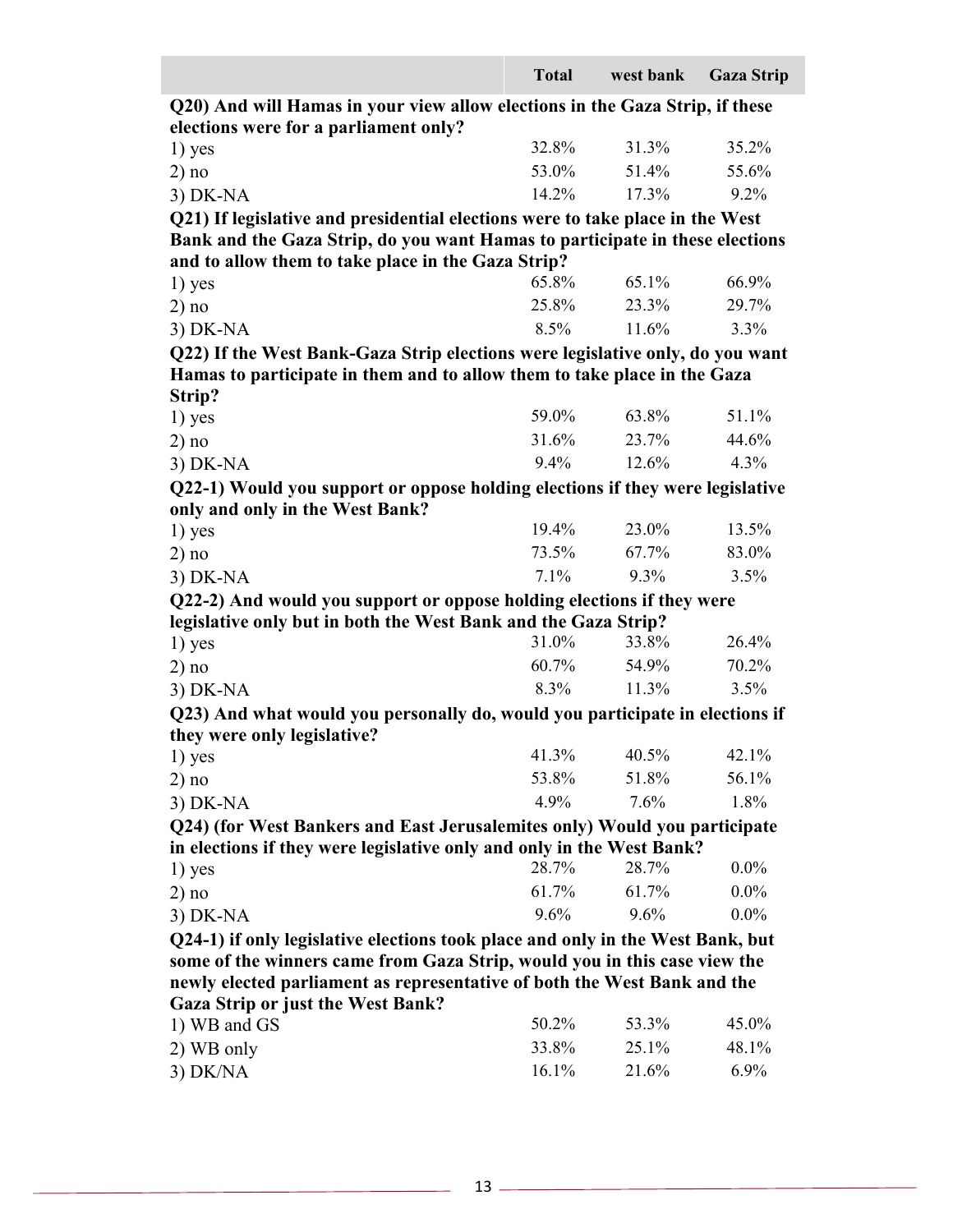**Q25) President Abbas says that he will not nominate himself in a new presidential elections. If it is up to you, who do you want to be the president after him?**

| 1) Marwan Barghouti      | 34.9%   | 38.7%   | 28.7%   |
|--------------------------|---------|---------|---------|
| 2) Ismail Haniyeh        | 18.5%   | 14.8%   | 24.5%   |
| 3) Rami al Hamdallah     | 2.5%    | 1.5%    | $4.0\%$ |
| 4) Mustapha Barghouti    | 3.7%    | $4.2\%$ | $3.0\%$ |
| 5) Khalid Mishal         | $3.1\%$ | $2.5\%$ | $4.2\%$ |
| 6) Mohammad Dahlan       | 2.8%    | $1.6\%$ | 4.7%    |
| 7) Other                 | $2.3\%$ | $1.1\%$ | $4.3\%$ |
| 8) DK/NA                 | 7.4%    | $2.4\%$ | 15.6%   |
| 9) Other (specify -----) | 3.1%    | $3.0\%$ | $3.2\%$ |
| 10) DK/NA                | 21.8%   | 30.3%   | 7.9%    |

### **Q26) PA president has dissolved the Palestinian Legislative Council. Are you satisfied or dissatisfied with this step?**

| 1) satisfied    | 37.2%   | 36.4% | 38.5%   |
|-----------------|---------|-------|---------|
| 2) Dissatisfied | 53.7%   | 51.3% | 57.5%   |
| $3)$ DK/NA      | $9.2\%$ | 12.3% | $4.0\%$ |

### **Q27) Do you view the dissolution of the Legislative Council as a legal and constitutional or illegal and unconstitutional measure?**

| 1) legal and constitutional     | 32.5%    | 31.9%    | 33.6%   |
|---------------------------------|----------|----------|---------|
| 2) Illegal and unconstitutional | 53.0%    | $49.6\%$ | 58.7%   |
| $3)$ DK/NA                      | $14.4\%$ | $18.6\%$ | $7.7\%$ |

**Q29) Are you satisfied or dissatisfied with the selection by the president of Mohammad Eshtaiah, member of Fatah Central Committee, to form a new government?**

| 1) satisfied    | 38.2%    | 40.9% | 33.7% |
|-----------------|----------|-------|-------|
| 2) Dissatisfied | $40.1\%$ | 32.6% | 52.4% |
| $3)$ DK/NA      | 21.8%    | 26.6% | 13.9% |

#### **Q30) In your view, will a new government headed by Eshtaihah succeed in pushing reconciliation forward and reunite the West Bank and the Gaza Strip?**

| 34.7%                                          | 37.7%    | 29.8%                                                                                                                                                 |
|------------------------------------------------|----------|-------------------------------------------------------------------------------------------------------------------------------------------------------|
| 47.5%                                          | 42.8%    | 55.3%                                                                                                                                                 |
| 17.8%                                          | 19.6%    | 14.9%                                                                                                                                                 |
|                                                |          |                                                                                                                                                       |
| elections in the West Bank and the Gaza Strip? |          |                                                                                                                                                       |
| 39.5%                                          | 42.2%    | $35.0\%$                                                                                                                                              |
| 44.1%                                          | $40.1\%$ | 50.8%                                                                                                                                                 |
| $16.4\%$                                       | 17.8%    | 14.2%                                                                                                                                                 |
|                                                |          |                                                                                                                                                       |
| 36.3%                                          | 37.2%    | 34.7%                                                                                                                                                 |
| 50.0%                                          | 47.6%    | 53.9%                                                                                                                                                 |
|                                                |          | Q31) And will it succeed in holding legislative or legislative and presidential<br>Q32) And will it succeed in in improving PA's economic conditions? |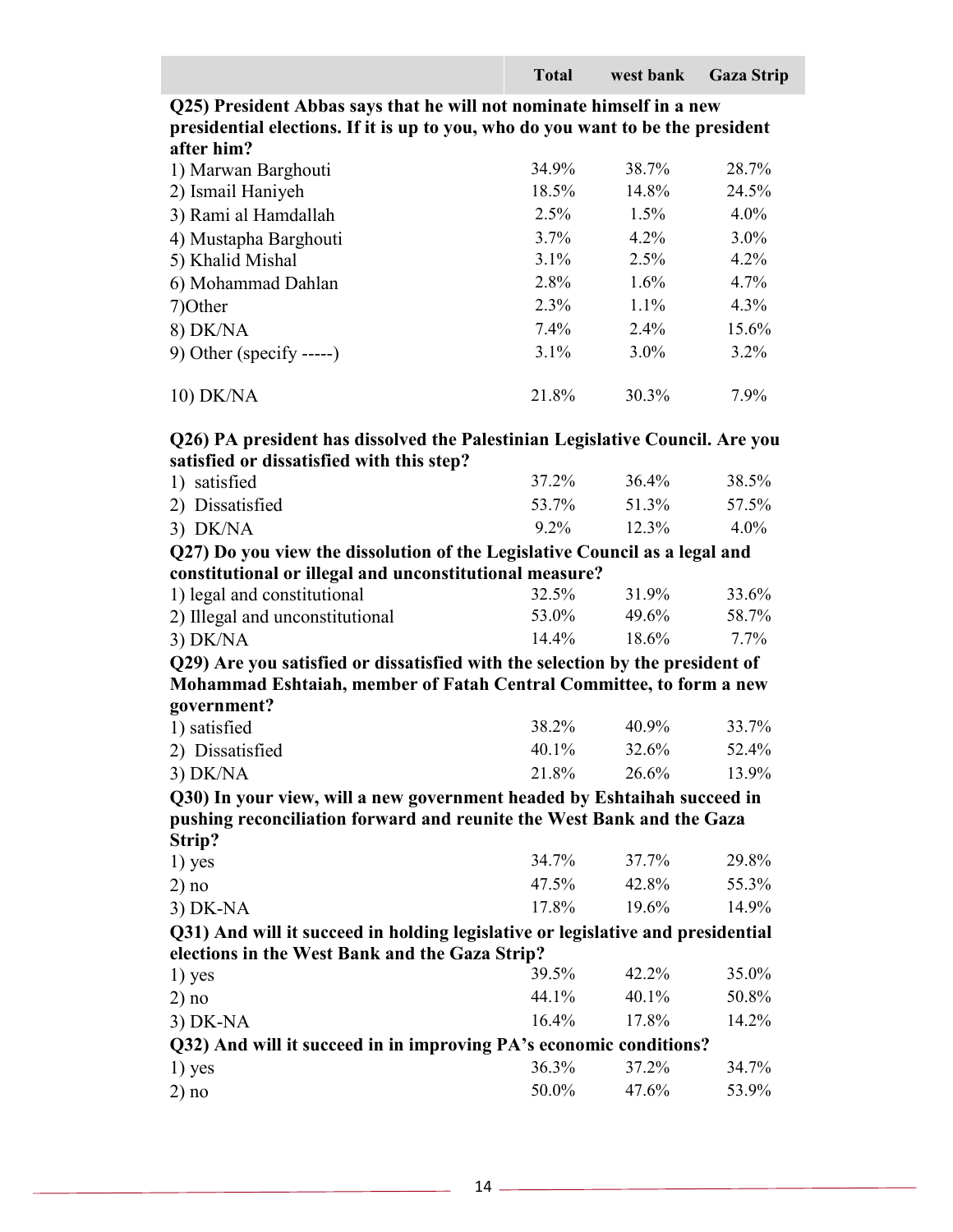|                                                                                                                                                                | <b>Total</b> | west bank | <b>Gaza Strip</b> |
|----------------------------------------------------------------------------------------------------------------------------------------------------------------|--------------|-----------|-------------------|
| $3)$ DK-NA                                                                                                                                                     | 13.8%        | 15.2%     | 11.4%             |
| Q33) What expectations do you have for the future of reconciliation? Will it                                                                                   |              |           |                   |
| continue and succeed or will it fail leading to a return to the split?                                                                                         |              |           |                   |
| 1) Certainly succeed                                                                                                                                           | 4.2%         | $3.6\%$   | 5.2%              |
| 2) succeed                                                                                                                                                     | 25.5%        | 26.9%     | 23.1%             |
| 3) fail                                                                                                                                                        | 48.4%        | 46.4%     | 51.7%             |
| 4) Certainly fail                                                                                                                                              | 18.4%        | 19.2%     | 17.2%             |
| 5) DK/NA                                                                                                                                                       | 3.4%         | 3.9%      | 2.7%              |
| Q34) International reports indicate that economic and humanitarian                                                                                             |              |           |                   |
| conditions in the Gaza Strip are becoming worse and worse by the day and                                                                                       |              |           |                   |
| that the Strip is on the verge of collapse. Who in your view is the side (party)                                                                               |              |           |                   |
| that is the most responsible for the worsening of conditions in the Gaza Strip?                                                                                |              |           |                   |
| 1) Hamas                                                                                                                                                       | 20.6%        | 16.7%     | 27.0%             |
| 2) The PA or president Abbas and his                                                                                                                           | 25.4%        | 15.9%     | 41.1%             |
| government                                                                                                                                                     |              |           |                   |
| 3) Israel                                                                                                                                                      | 37.3%        | 45.1%     | 24.5%             |
| 4) Egypt                                                                                                                                                       | 4.2%         | $6.0\%$   | 1.2%              |
|                                                                                                                                                                | 9.3%         | 11.5%     | 5.8%              |
| 6 6) DK/NA                                                                                                                                                     | $3.2\%$      | 4.8%      | $.5\%$            |
| Q35) Some people say that the Palestinian Authority has become a burden on                                                                                     |              |           |                   |
| the Palestinian people while others say that it is an accomplishment for the                                                                                   |              |           |                   |
| Palestinian people. What do you think?                                                                                                                         |              |           |                   |
| 1) The PA is an accomplishment for the                                                                                                                         | 47.4%        | 51.1%     | 41.4%             |
| Palestinian people                                                                                                                                             |              |           |                   |
| 2) The PA is a burden on the Palestinian                                                                                                                       | 47.4%        | 43.8%     | 53.3%             |
| people                                                                                                                                                         |              |           |                   |
| $3)$ DK/NA                                                                                                                                                     | 5.2%         | $5.1\%$   | 5.3%              |
| Q36) President Abbas says that Hamas must hand over control over the Gaza                                                                                      |              |           |                   |
| Strip in a comprehensive manner, from A to Z, including the ministries,                                                                                        |              |           |                   |
| security, and arms. Otherwise, he says, the PA will not be responsible for what<br>happens in the Strip. Do you see yourself in agreement or disagreement with |              |           |                   |
| the president's position?                                                                                                                                      |              |           |                   |
| 1) Certainly in agreement                                                                                                                                      | $7.8\%$      | $6.8\%$   | 9.5%              |
| 2) In agreement                                                                                                                                                | 29.7%        | 32.0%     | 26.1%             |
| 3) In disagreement                                                                                                                                             | 42.2%        | 43.5%     | 40.1%             |
| 4) Certainly in disagreement                                                                                                                                   | 15.5%        | 11.7%     | 21.6%             |
| 5) DK/NA                                                                                                                                                       | $4.8\%$      | $6.1\%$   | 2.7%              |
| Q36-1) President Abbas says that there must be one government and one arm.                                                                                     |              |           |                   |
| Do you support or oppose the continued presence of armed battalions                                                                                            |              |           |                   |
| alongside the official security forces of the PA?                                                                                                              |              |           |                   |
| 1) With armed battalions remaining                                                                                                                             | 71.3%        | 68.8%     | 75.4%             |
| 2) Against armed battalions remaining                                                                                                                          | 23.5%        | 23.3%     | 23.9%             |
| 3) DK/NA                                                                                                                                                       | $5.2\%$      | $7.9\%$   | $.7\%$            |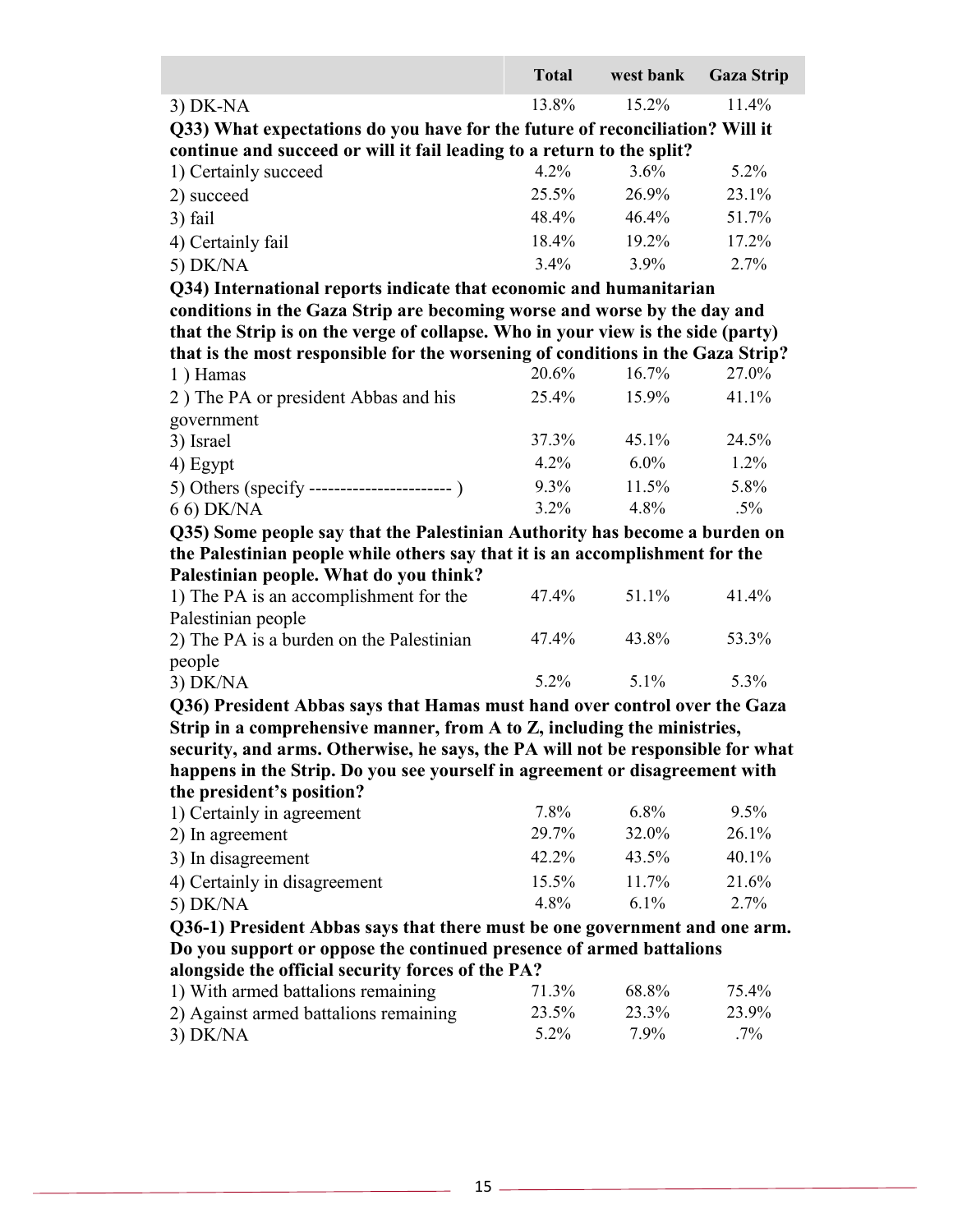**Q37) Do you think the PA should remove the measures it took against its Gaza employees, such as the deductions in their salaries or the deduction of the available time for access to electricity or do you think the measures should remain until Hamas accepts fully all PA conditions including the handing of of ministries, security, and arms?**

| 1) Support removing the measures         | 82.0%    | 82.5% | 81.1%   |
|------------------------------------------|----------|-------|---------|
| immediately                              |          |       |         |
| 2) Support removing the measures only    | $14.1\%$ | 11.9% | 17.6%   |
| after Hamas fully hand over control over |          |       |         |
| the Strip to the PA                      |          |       |         |
| $3)$ DK/NA                               | $3.9\%$  | 5.6%  | $1.2\%$ |

**Q38) Are you worried or not worried that internal Palestinian conditions will deteriorate towards the worst in case of the absence of the president under condition of lack of clarity or internal agreement on how to elect a successor?**

| 1) worried     |  | 63.8% | 65.0% | 61.8%  |
|----------------|--|-------|-------|--------|
| 2) not worried |  | 33.9% | 31.8% | 37.4%  |
| $3)$ DK/NA     |  | 2.3%  | 3.2%  | $.7\%$ |

**Q39) In the case of the absence of the president or his resignation, do you think the Palestinian political factions will succeed to reach an agreement that will allow for the holding of presidential elections in the West Bank and the Gaza Strip in order to elect his successor?** 

| $1)$ yes   | 47.0% | 45.8%   | 49.0%    |
|------------|-------|---------|----------|
| 2) no      | 44.6% | 47.0%   | $40.5\%$ |
| $3)$ DK-NA | 8.4%  | $7.2\%$ | $10.5\%$ |

**Q39-1) How do you view the PLO, with its current institutions and leadership, do you think it is still the sole legitimate representative of the Palestinian people?**

| $1)$ yes   | 54.3%   | 56.2%   | 51.2%    |
|------------|---------|---------|----------|
| 2) no      | 41.5%   | 39.2%   | $45.2\%$ |
| $3)$ DK-NA | $4.2\%$ | $4.6\%$ | 3.6%     |

**Q40) Last month, Israel deducted part of the custom duties funds it transfers to the PA as a punishment for the PA's continued payment of salaries to the families of prisoners and martyrs. The PA responded by refusing to accept any the transferred funds. Are you worried that this might lead in few months to a halt in PA salary payment to its public sector?** 

| $1)$ yes   | 69.2%   | 70.3% | 67.5% |
|------------|---------|-------|-------|
| 2) no      | 25.2%   | 24.0% | 27.2% |
| $3)$ DK-NA | $5.6\%$ | 5.7%  | 5.3%  |

**Q41) And are you worried that the non payment of salaries might lead to the collapse of the PA?**

| $1)$ yes   | 53.5%    | 50.8%   | 57.9%   |
|------------|----------|---------|---------|
| 2) no      | $40.0\%$ | 42.6%   | 35.8%   |
| $3)$ DK-NA | $6.5\%$  | $6.6\%$ | $6.3\%$ |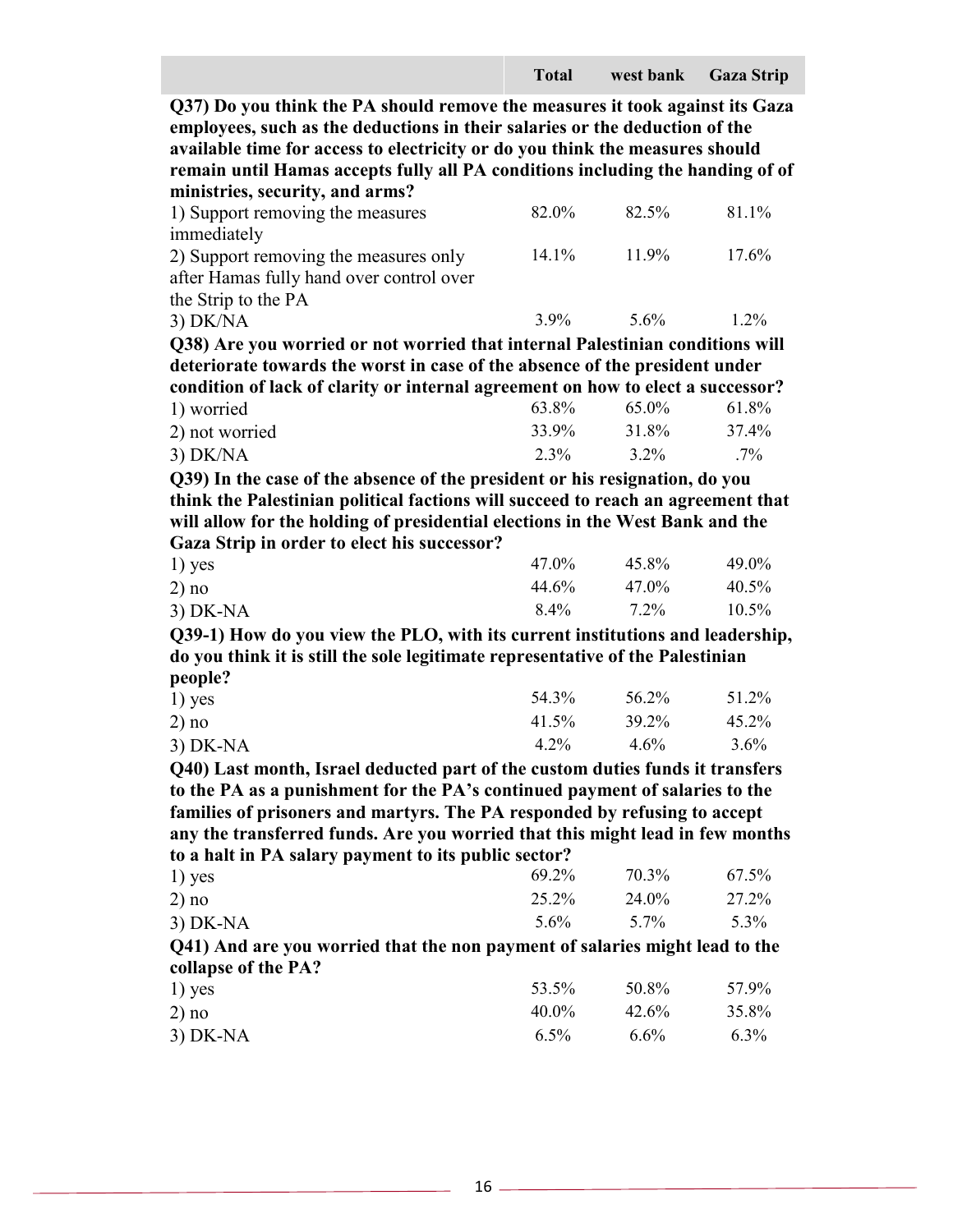|                                                                                     | <b>Total</b> | west bank | <b>Gaza Strip</b> |  |  |
|-------------------------------------------------------------------------------------|--------------|-----------|-------------------|--|--|
| Q42) Do you support or oppose the solution based on the establishment of a          |              |           |                   |  |  |
| Palestinian state alongside Israel, known as the two-state solution?                |              |           |                   |  |  |
| 1) certainly support                                                                | $9.2\%$      | 7.0%      | 12.8%             |  |  |
| 2) support                                                                          | 38.3%        | 37.7%     | 39.2%             |  |  |
| 3) oppose                                                                           | 36.8%        | 39.2%     | 32.8%             |  |  |
| 4) certainly oppose                                                                 | 13.6%        | 14.1%     | 12.9%             |  |  |
| 5) DK/NA                                                                            | 2.1%         | $2.0\%$   | 2.3%              |  |  |
| Q43) There is an internal Palestinian discussion regarding the best permanent       |              |           |                   |  |  |
| solution to the conflict with Israel: is the two-state solution? or the one state   |              |           |                   |  |  |
| solution? or some other solution? If it were up to you, which of those would        |              |           |                   |  |  |
| you choose?                                                                         |              |           |                   |  |  |
| 1) The one-state solution in all the areas of                                       | 17.3%        | 20.5%     | 11.9%             |  |  |
| Israel, the West Bank and the Gaza Strip                                            |              |           |                   |  |  |
| whereby the rights of Palestinians and                                              |              |           |                   |  |  |
| Israeli Jews would be equal in all                                                  |              |           |                   |  |  |
| dimensions                                                                          | 48.9%        | 44.5%     | 56.0%             |  |  |
| 2) The two-state solution, in which next to                                         |              |           |                   |  |  |
| the state of Israel, an independent<br>Palestinian state would be established on    |              |           |                   |  |  |
| the borders of 1967 with East Jerusalem as                                          |              |           |                   |  |  |
| its capital                                                                         |              |           |                   |  |  |
| 3) A third solution: specify ------------------                                     | 23.3%        | 22.0%     | 25.4%             |  |  |
| 4) DK/NA                                                                            | 10.6%        | 12.9%     | 6.7%              |  |  |
| Q44) Some believe that the two-state solution, an independent Palestinian state     |              |           |                   |  |  |
| alongside the state of Israel, is no longer viable due to settlement expansion      |              |           |                   |  |  |
| while others believe that it is still viable today as settlements can be dismantled |              |           |                   |  |  |
| or evacuated when an agreement is reached. What do you think?                       |              |           |                   |  |  |
| 1) The two state solution is no longer                                              | 57.8%        | 58.9%     | 56.0%             |  |  |
| viable                                                                              |              |           |                   |  |  |
| 2) The two-state solution remains viable                                            | 37.1%        | 36.8%     | 37.7%             |  |  |
| today                                                                               |              |           |                   |  |  |
| 3) DK/NA                                                                            | 5.1%         | 4.3%      | $6.3\%$           |  |  |
| Q45) We hear a lot about American ideas and plans for a Palestinian-Israeli         |              |           |                   |  |  |
| peace process. Do you think the US Administration is serious about launching        |              |           |                   |  |  |
| a new peace process soon?                                                           |              |           |                   |  |  |
| $1)$ yes                                                                            | 12.3%        | $6.9\%$   | 21.2%             |  |  |
| 2) no                                                                               | 83.0%        | 89.8%     | 71.8%             |  |  |
| $3)$ DK-NA                                                                          | 4.7%         | 3.3%      | 6.9%              |  |  |
| Q46) The Trump Administration says that it intends in the near future to            |              |           |                   |  |  |
| make public a plan for Palestinian-Israeli peace. Do you think if the plan, if      |              |           |                   |  |  |
| indeed make public, will call for the creation of a Palestinian state alongside     |              |           |                   |  |  |
| the state of Israel?                                                                |              |           |                   |  |  |
| 1) yes                                                                              | 14.9%        | 9.5%      | 23.9%             |  |  |
| 2) no                                                                               | 79.3%        | 85.7%     | 68.8%             |  |  |
| $3)$ DK-NA                                                                          | 5.7%         | 4.8%      | 7.3%              |  |  |

<u> 1980 - Johann Barn, fransk politik (d. 1980)</u>

<u> 1980 - Johann Barn, mars ar breithinn ar breithinn ar breithinn an breithinn an breithinn an breithinn ar br</u>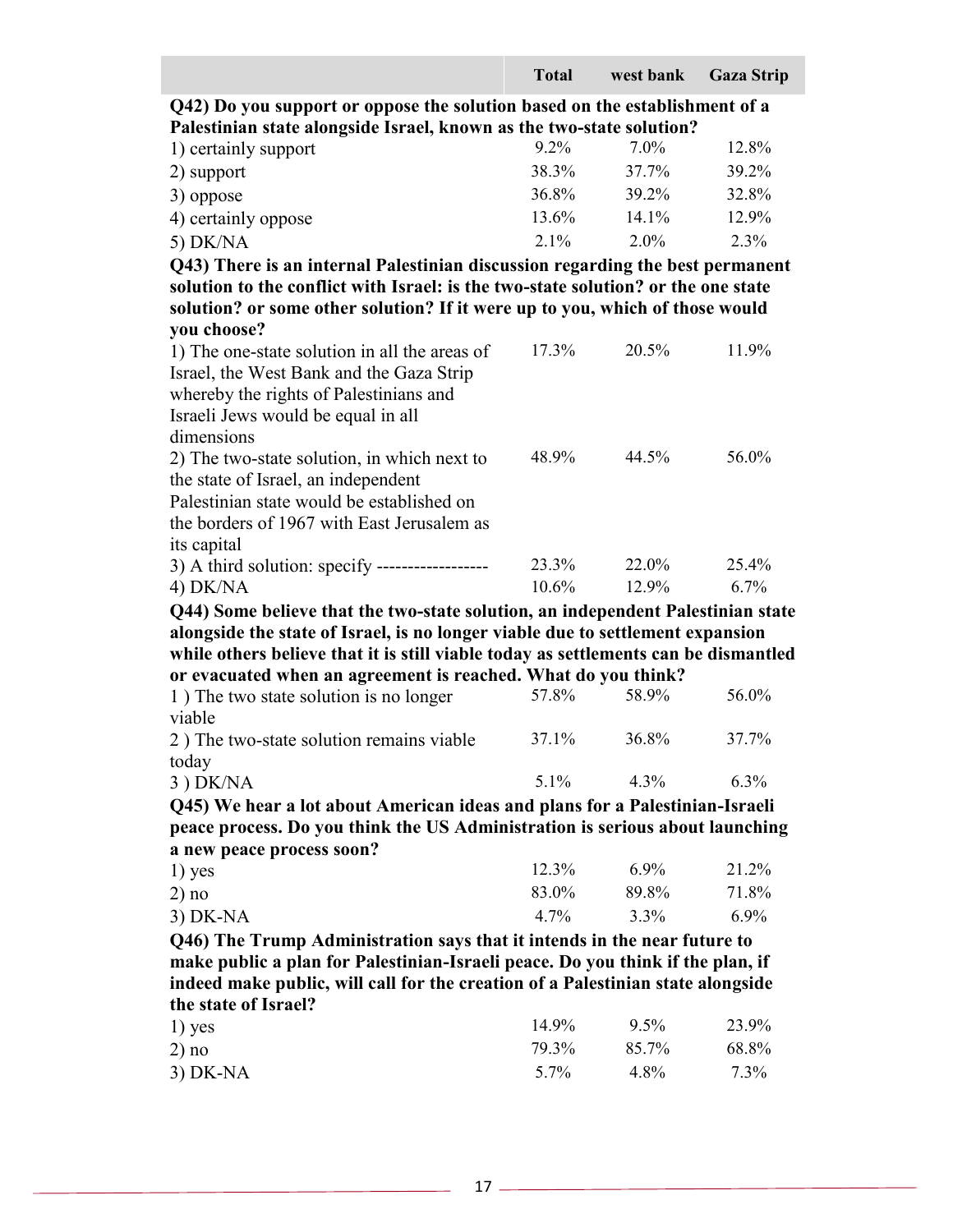|                                                                                 | <b>Total</b> | west bank | <b>Gaza Strip</b> |
|---------------------------------------------------------------------------------|--------------|-----------|-------------------|
| Q47) And will it call in your view for East Jerusalem as a Palestinian capital? |              |           |                   |
| $1)$ yes                                                                        | 13.5%        | 6.9%      | 24.3%             |
| 2) no                                                                           | 80.8%        | 88.6%     | 67.9%             |
| 3) DK-NA                                                                        | $5.7\%$      | 4.4%      | 7.7%              |
| Q48) And will the plan state that the borders of the Palestinian state will be  |              |           |                   |
| based on the 1967 lines with mutual limited swaps?                              |              |           |                   |
| $1)$ yes                                                                        | 16.6%        | 11.9%     | 24.4%             |
| 2) no                                                                           | 77.6%        | 83.5%     | 67.9%             |
| 3) DK-NA                                                                        | 5.8%         | 4.7%      | 7.8%              |
| Q49) And will it call for a just solution to the Palestinian refugees problem?  |              |           |                   |
| $1)$ yes                                                                        | 10.4%        | 6.2%      | 17.4%             |
| 2) no                                                                           | 84.2%        | 89.3%     | 75.7%             |
| $3)$ DK-NA                                                                      | 5.4%         | 4.5%      | $6.9\%$           |
| Q50) And will it call for ending the Israeli occupation and the withdrawal of   |              |           |                   |
| the Israeli army from the Palestinian territories occupied in 1967?             |              |           |                   |
| $1)$ yes                                                                        | 10.9%        | 7.9%      | 15.9%             |
| 2) no                                                                           | 84.1%        | 88.1%     | 77.5%             |
| $3)$ DK-NA                                                                      | 5.0%         | 4.1%      | 6.6%              |
| Q51) Should the Palestinian leadership accept or reject the American plan       |              |           |                   |
| when submitted?                                                                 |              |           |                   |
| 1) Accept it                                                                    | 14.4%        | 10.3%     | 21.2%             |
| 2) Reject it                                                                    | 79.3%        | 83.9%     | 71.9%             |
| 3) DK/NA                                                                        | 6.3%         | 5.9%      | 6.9%              |
| Q52) What if the American plan contained all these things? What if it calls for |              |           |                   |
| the establishment of a Palestinian state, with East Jerusalem as its capital,   |              |           |                   |
| with borders based on the 1967 lines, a just solution to the refugee problem,   |              |           |                   |
| and an Israel withdrawal from the territories occupied in 1967? Should the      |              |           |                   |
| Palestinian leadership in this case accept or reject the American plan when     |              |           |                   |
| submitted as a basis for negotiations?<br>1) Accept it                          | 43.0%        | 35.6%     | 55.2%             |
| 2) Reject it                                                                    | 51.7%        | 59.1%     | 39.4%             |
| $3)$ DK/NA                                                                      | $5.4\%$      | $5.3\%$   | 5.5%              |
| Q53) The following three possibilities refer to your views about what to do     |              |           |                   |
| now about Israeli-Palestinian relations, which one is the most preferred to     |              |           |                   |
| you:                                                                            |              |           |                   |
| 1) Maintain the status quo                                                      | 16.6%        | 18.8%     | 13.0%             |
| 2) Wage an armed struggle against the                                           | 29.9%        | 25.3%     | 37.5%             |
| Israeli occupation                                                              |              |           |                   |
| 3) Wage an unarmed struggle against the                                         | 11.1%        | $9.7\%$   | 13.3%             |
| Israeli occupation                                                              |              |           |                   |
| 4) Reach a peace agreement with Israel                                          | 38.5%        | 41.6%     | 33.3%             |
| 5) Other                                                                        | $1.3\%$      | $1.2\%$   | 1.5%              |
| $6)$ DK-NA                                                                      | 2.6%         | $3.4\%$   | 1.4%              |

J.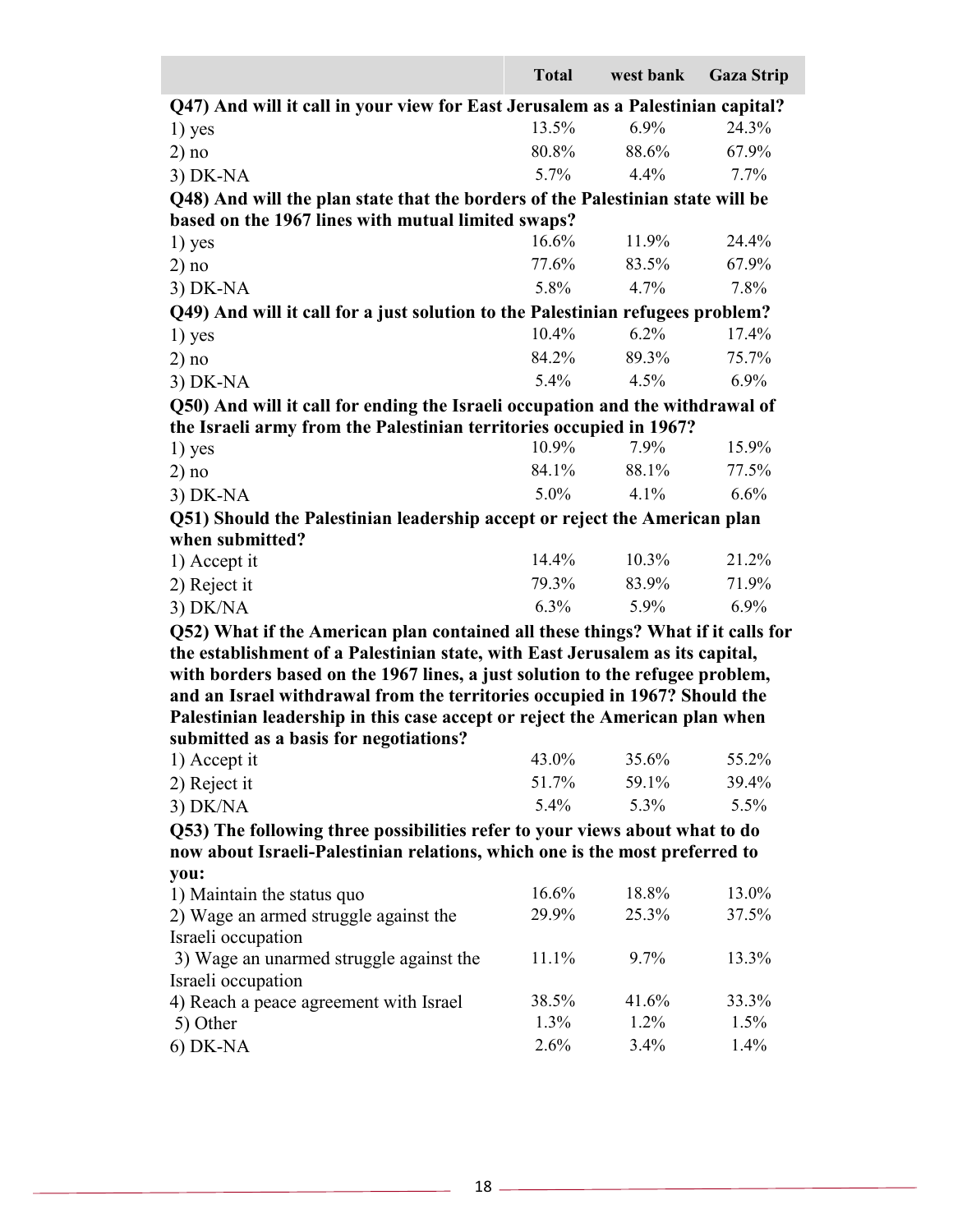|                                                                                              | <b>Total</b>   | west bank      | <b>Gaza Strip</b> |
|----------------------------------------------------------------------------------------------|----------------|----------------|-------------------|
| Q54) What in your view are the chances for the establishment of an                           |                |                |                   |
| independent Palestinian state next to the state of Israel in the next five years?            |                |                |                   |
| 1) very low                                                                                  | 37.9%<br>39.5% | 38.6%<br>39.0% | 36.8%<br>40.3%    |
| $2)$ Low                                                                                     | 19.0%          | 18.8%          | 19.5%             |
| 3) Medium                                                                                    | 2.1%           | 1.8%           | 2.5%              |
| 4) High                                                                                      | $.1\%$         | $.2\%$         | $0.0\%$           |
| 5) very high                                                                                 | 1.4%           | 1.6%           | $.9\%$            |
| $6)$ DK/NA<br>Q55) In your view, what is the most effective means for the establishment of a |                |                |                   |
| Palestinian state next to the state of Israel? Is it:                                        |                |                |                   |
| 1) Negotiations                                                                              | 37.2%          | 40.6%          | 31.6%             |
| 2) Armed action                                                                              | 35.7%          | 32.3%          | 41.2%             |
| 3) Popular nonviolent resistance                                                             | 21.5%          | 19.8%          | 24.3%             |
| 4) DK/NA                                                                                     | 5.6%           | $7.2\%$        | 2.9%              |
| 2) support                                                                                   | 23.0%          | 25.3%          | 19.3%             |
| 3) B228 oppose                                                                               | 49.4%          | 49.4%          | 49.4%             |
| 4) certainly oppose                                                                          | 17.2%          | 16.5%          | 18.3%             |
| 5) DK/NA                                                                                     | 2.6%           | 3.5%           | $1.0\%$           |
| Q56) After the cessation of negotiations between Palestinians and Israelis,                  |                |                |                   |
| would you support or oppose adopting the following options?                                  |                |                |                   |
| q56 3) Abandon the two state solution and demand the establishment of one                    |                |                |                   |
| state for Palestinians and Israelis                                                          |                |                |                   |
| 1) certainly support                                                                         | %7.8           | %5.2           | %12.0             |
| 2) support                                                                                   | %23.0          | %25.3          | %19.3             |
| 3) oppose                                                                                    | %49.4          | %49.4          | %49.4             |
| 4) certainly oppose                                                                          | %17.2          | %16.5          | %18.3             |
| 5) DK/NA                                                                                     | %2.6           | %3.5           | %1.0              |
| q56 4) Resort to popular non-violent and unarmed resistance                                  |                |                |                   |
| 1) certainly support                                                                         | 6.6%           | 5.0%           | 9.3%              |
| 2) support                                                                                   | 48.7%          | $50.4\%$       | 45.9%             |
| 3) oppose                                                                                    | 36.9%          | 36.2%          | 37.9%             |
| 4) certainly oppose                                                                          | 6.1%           | 6.4%           | 5.6%              |
| 5) DK/NA                                                                                     | 1.7%           | $2.0\%$        | 1.2%              |
| q56 5) Return to the armed intifada and confrontations                                       |                |                |                   |
| 1) certainly support                                                                         | 13.3%          | 10.2%          | 18.4%             |
| 2) support                                                                                   | 34.0%          | 30.7%          | 39.4%             |
| 3) oppose                                                                                    | 41.2%          | 43.8%          | 36.9%             |
| 4) certainly oppose                                                                          | $9.2\%$        | 12.3%          | 4.1%              |
| 5) DK/NA                                                                                     | 2.3%           | $3.0\%$        | 1.3%              |
| q56 6) Dissolve the Palestinian Authority                                                    |                |                |                   |
| 1) certainly support                                                                         | 10.2%          | 8.8%           | 12.5%             |
| 2) support                                                                                   | 30.4%          | 23.7%          | 41.4%             |
| 3) oppose                                                                                    | 40.9%          | 45.2%          | 33.8%             |
| 4) certainly oppose                                                                          | 14.9%          | 18.9%          | 8.3%              |
| 5) DK/NA                                                                                     | 3.6%           | 3.4%           | 4.0%              |

the control of the control of the control of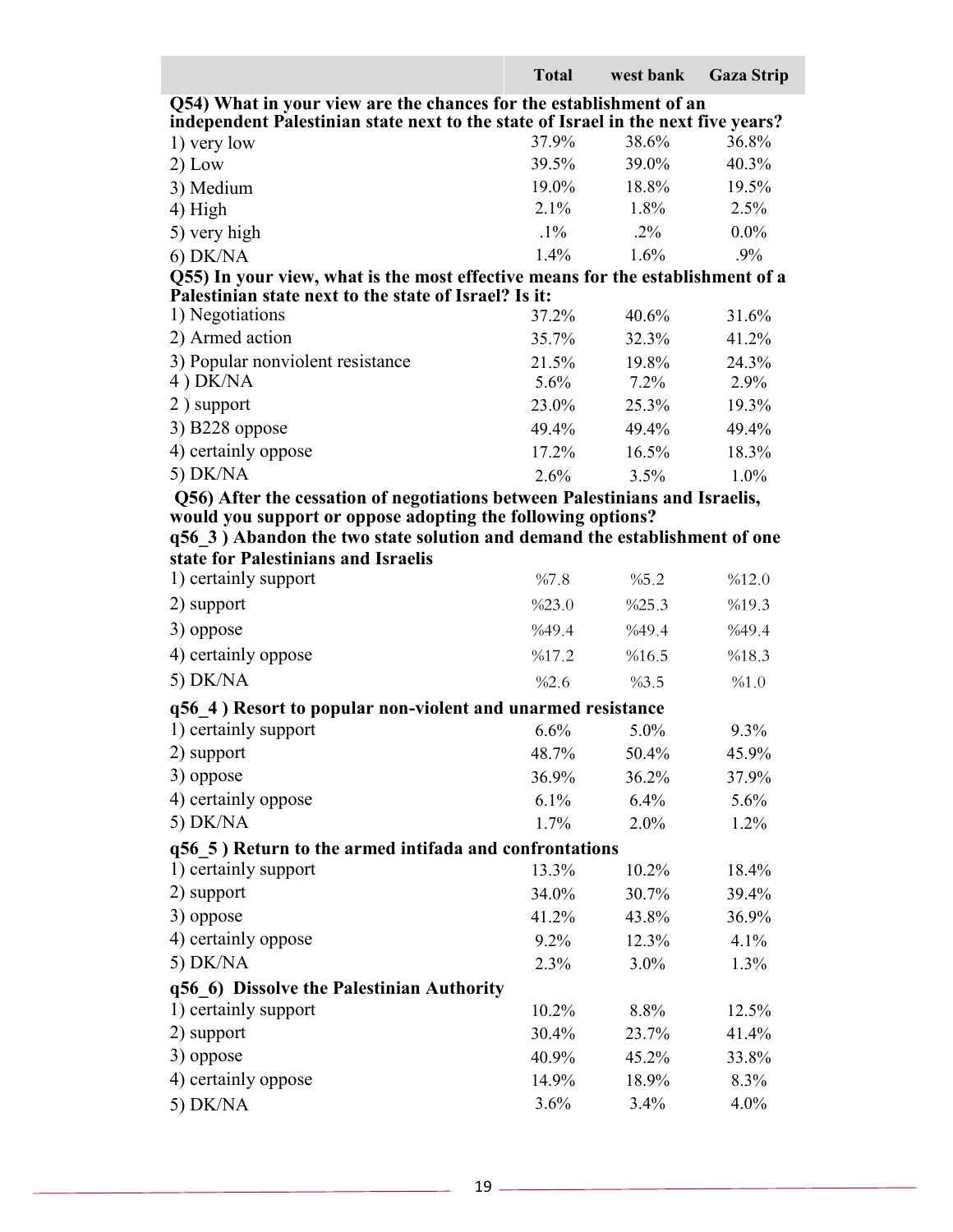**Q57) The PLO Central Council decided to stop all forms of security coordination with the Israeli occupation authorities. Are you for or against this decision?**

| 1) For     | $65.4\%$ | 62.6%   | 70.0% |
|------------|----------|---------|-------|
| 2) Against | 30.8%    | 33.3%   | 26.8% |
| $3)$ DK/NA | 3.8%     | $4.1\%$ | 3.2%  |

**Q58) And in your view, will the PA leadership and the security services implement this decision and stop security coordination with Israel?**

| $1)$ yes   | $17.0\%$ | $14.0\%$ | 21.8% |
|------------|----------|----------|-------|
| 2) no      | 77.5%    | 80.3%    | 72.7% |
| $3)$ DK-NA | $5.6\%$  | 5.6%     | 5.4%  |

**Q58-1) A fight has been raging over the past few weeks over Bab al Rahma (Gate of Mercy) in al Aqsa Mosque. The Waqf has opened the gate for prayer. What do you expect to happen if Israel banned Muslim prayer in that area? Would Palestinian protests succeed, as in the case of the metal gate detectors, in opening the area for prayer or will such protests fail this time?** 

| in opening the area for prayer or will such protests fail this thirt. |         |          |       |
|-----------------------------------------------------------------------|---------|----------|-------|
| 1) succeed                                                            | 76.2%   | 78.5%    | 72.3% |
| 2) not succeed                                                        | 20.8%   | $19.3\%$ | 23.4% |
| $3)$ DK/NA                                                            | $3.0\%$ | 2.2%     | 4.3%  |

**Q59) There are clear signs today of an Arab openness to the state of Israel as can been seen in the visits of Israeli officials to Arab countries. Do you think such visits will benefit or hurt in the resolution of the Palestinian-Israeli conflict?**

| 1) will benefit it                  | 8.2%    | 6.1%     | 11.6% |
|-------------------------------------|---------|----------|-------|
| 2) will hurt it                     | 63.5%   | 66.0%    | 59.3% |
| 3) will neither benefit nor hurt it | 25.6%   | $26.0\%$ | 25.1% |
| $4)$ DK/NA                          | $2.7\%$ | $1.9\%$  | 3.9%  |

**Q60) In the aftermath of the US recognition of Jerusalem as the capital of the state of Israel, the Palestinian leadership has stopped contacts with the Trump Administration concerning the peace process. In response, the US has threatened to stop financial assistance to the PA. Are you with or against the** 

**resumption of contacts with the US administration?**

| 1) For                                 | 22.9%   | $16.5\%$ | 33.5%   |
|----------------------------------------|---------|----------|---------|
| 2) Against                             | 64.2%   | 70.4%    | 54.0%   |
| $3)$ DK/NA                             | $6.2\%$ | $5.1\%$  | $8.0\%$ |
| 4) Contacts did not stop (do not read) | $6.7\%$ | $8.0\%$  | $4.5\%$ |

**Q61) New parliamentary elections will take place in Israel next month. Based on what you hear in the news, whom do you expect to win: right wing parties led by Netanyahu or center-left parties led by the force Israeli chief of staff Gantz?**

| 1) The right wing led by Netanyahu | 50.6% | 47.2% | 56.2% |
|------------------------------------|-------|-------|-------|
| 2) The center-left led by Gantz    | 22.0% | 19.8% | 25.5% |
| $3)$ DK/NA                         | 27.4% | 33.0% | 18.2% |